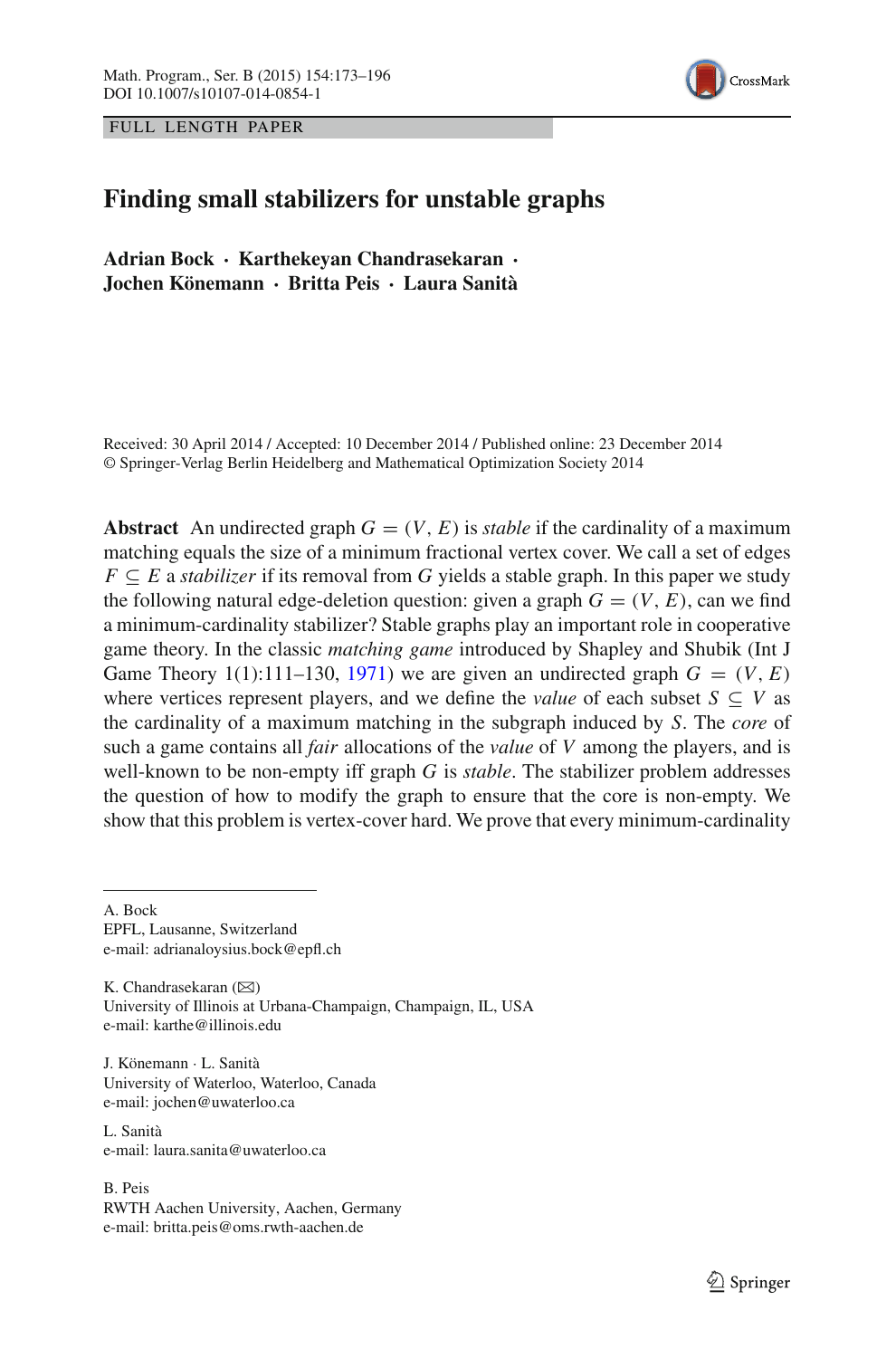stabilizer avoids some maximum matching of *G*. We use this insight to give efficient approximation algorithms for sparse graphs and for regular graphs.

**Keywords** Matchings · Game theory · Network bargaining

**Mathematics Subject Classification** 68Q25 · 68W25 · 68R10 · 90C27

# **1 Introduction**

Given an undirected graph  $G = (V, E)$ , a subset of edges  $M \subseteq E$  is a *matching* if every vertex  $v \in V$  is incident to at most one edge in *M*. Dually, a subset of vertices  $U \subseteq V$  is called *vertex cover* if every edge has at least one endpoint in *U*. The corresponding optimization problems of finding a matching and a vertex cover of largest and smallest size, respectively, have a rich history in the field of Combinatorial Optimization. Relaxing canonical integer programming formulations for these problems yields the following primal-dual pair of linear programs:

$$
\nu_f(G) := \max\{1^T x : x(\delta(v)) \le 1 \,\forall v \in V, \ x \ge 0\}
$$
 (P)

<span id="page-1-1"></span><span id="page-1-0"></span>where  $\delta(v)$  denotes the set of edges incident to v, and

$$
\tau_f(G) := \min\{1^T y : y_u + y_v \ge 1 \,\forall uv \in E, \ y \ge 0\}.
$$
 (D)

We will henceforth refer to feasible solutions of [\(P\)](#page-1-0) and [\(D\)](#page-1-1) as *fractional* matchings and vertex covers, respectively. An application of duality theory easily yields

$$
\nu(G) \leq \nu_f(G) = \tau_f(G) \leq \tau(G)
$$

where  $\nu(G)$  and  $\tau(G)$  denote the size of a maximum matching and a minimum vertex cover, respectively.

In this paper, we study graphs *G* with the property  $\nu(G) = \tau_f(G)$ . We call the family of graphs satisfying this property to be *stable* graphs. Stable graphs subsume the well-studied class of *König–Egerváry* (KEG) graphs (e.g., see [\[15,](#page-23-1)[16](#page-23-2)[,18](#page-23-3)[,23](#page-23-4)]) for which  $\nu(G) = \tau(G)$ . Stable graphs arise quite naturally in the study of cooperative *matching games* introduced by Shapley and Shubik in their seminal paper [\[22\]](#page-23-0). An instance of this game is associated with an undirected graph  $G = (V, E)$  where vertices represent players. We define the *value* of each subset  $S \subseteq V$  as the cardinality of a maximum matching in the subgraph *G*[*S*] induced by *S*, and the *core* of the game consists of all *stable* allocations of total value  $\nu(G)$  among the vertices in *V* in which no coalition of vertices has an incentive to deviate. This is formally defined as

$$
\operatorname{core}(G) := \left\{ y \in \mathbb{R}_+^V : \sum_{v \in S} y_v \geq \nu(G[S]) \ \forall S \subseteq V, \ \sum_{v \in V} y_v = \nu(G) \right\}.
$$

It is well-known (e.g., see [\[7](#page-22-0)]) that  $\text{core}(G)$  is non-empty iff *G* is stable.

Matching games in turn are closely related to *network bargaining*, a natural, recent generalization of Nash's famous bargaining solution [\[19\]](#page-23-5) to networks due to Klein-berg and Tardos [\[13\]](#page-23-6). Here, we are given an undirected graph  $G = (V, E)$  whose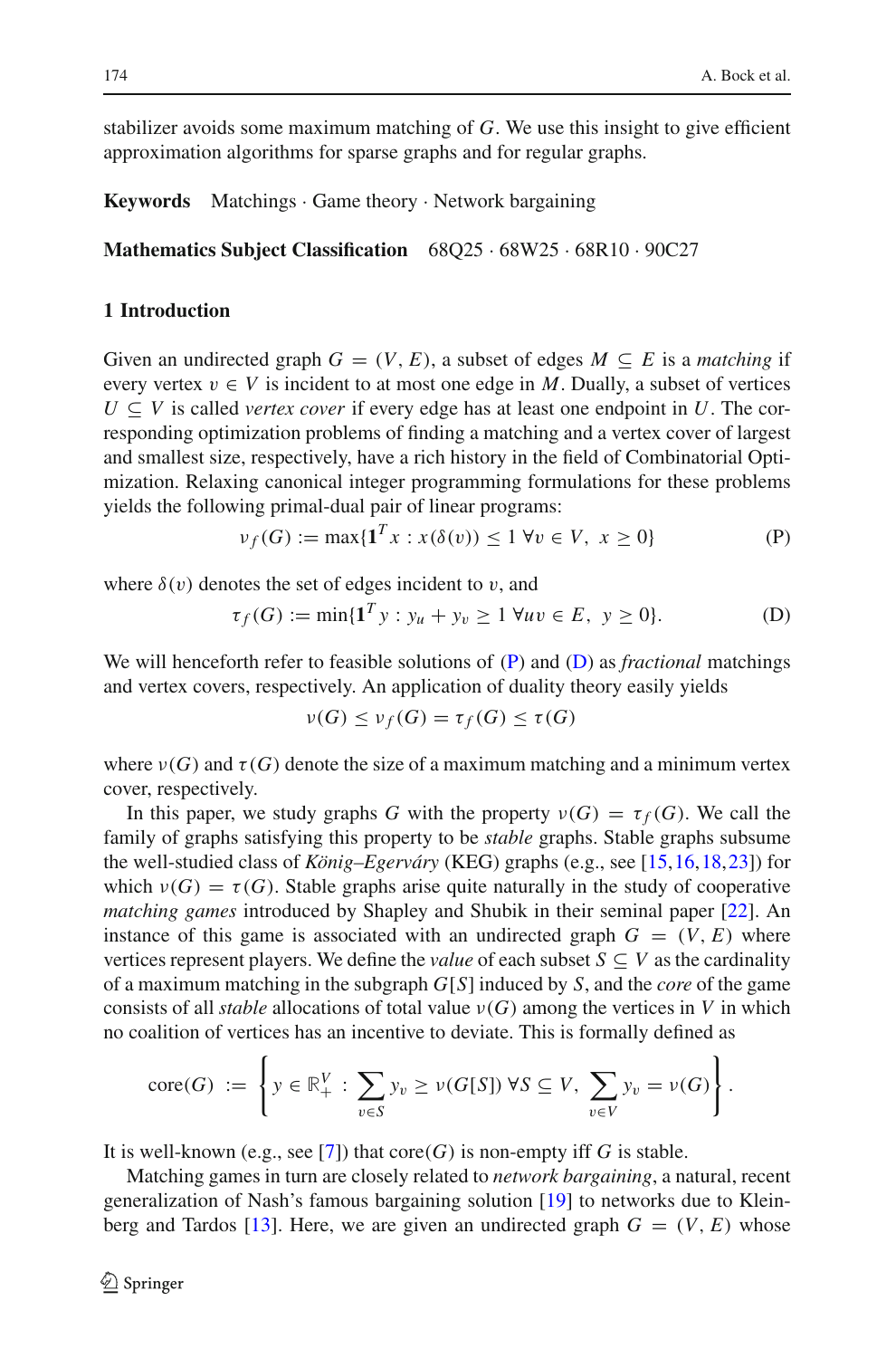vertices correspond to players, and whose edges correspond to potential unit-value deals between the incident players. Each player is allowed to engage in at most one deal with one of its neighbors. Hence, a permissible outcome is naturally associated with a matching *M* among the vertices of *G*, as well as an allocation  $y \in \mathbb{R}^V$  of |*M*| among *M*'s endpoints. Kleinberg and Tardos define an allocation to be *stable* if  $y_u + y_v \ge 1$  for all  $uv \in E$ . The authors further define an *outside option*  $\alpha_u$  for each vertex  $u \in V$  as

$$
\alpha_u := \max\{1 - y_v : uv \in \delta(u) \backslash M\},\
$$

and say that an outcome  $(M, y)$  is *balanced* if for every edge  $uv \in M$ , the surplus  $1 - \alpha_u - \alpha_v$  is split evenly among *u* and *v*. The main result in [\[13\]](#page-23-6) is that an instance of network bargaining has a stable outcome iff it has a balanced one. One now realizes (see also [\[5](#page-22-1)]) that a stable outcome exists iff the core of the underlying matching game instance is non-empty and hence iff *G* is stable.

In this paper, we focus on *unstable* instances of the matching game, where the core is empty. Our motivating goal is to establish strategies for *stabilizing* such instances in the *least intrusive way*; i.e., we would like to alter the input graph in few places and ideally maintain the value of the grand coalition formed by the set of vertices *V* in the process. The following natural edge-deletion *stabilizer problem* formalizes this: given a graph  $G = (V, E)$ , find a minimum-cardinality *stabilizer*, where a stabilizer is an edge set  $F \subseteq E$  such that the subgraph  $G \backslash F := (V, E \backslash F)$  is stable.

Stable graphs form a proper superclass of KEGs which in turn form a superclass of bipartite graphs. Readers familiar with the literature of bipartite graphs would immediately recognize that the stabilizer problem closely resembles the optimization problems of deleting the minimum number of edges to convert a given graph into a KEG or a bipartite graph, both of which have been well studied (e.g., see [\[1](#page-22-2)[,18](#page-23-3)]). The investigation of structural properties of unstable graphs has a long history (e.g., see [\[3](#page-22-3)[,20](#page-23-7),[24](#page-23-8)]), but there are few algorithmic results on how to convert an unstable graph to a stable graph. Biró et al. [\[6\]](#page-22-4) recently studied the minimum stabilizer problem in the weighted setting, where maximum-weight matchings are considered instead of maximum-cardinality matchings. The authors showed that the problem is NP-hard in this case, and leave the complexity of the question in the unweighted setting open.

## 1.1 Our results

We first show that removing a minimum stabilizer from a given graph *G* does not reduce the cardinality of the maximum matching. Hence the value of the grand coalition of the associated matching game remains the same.

<span id="page-2-0"></span>**Theorem 1** *For every minimum stabilizer F, we have*  $\nu(G \ F) = \nu(G)$ *.* 

The proof of this theorem is algorithmic: given any stabilizer  $F$ , we can efficiently find a maximum matching *M* in *G* and a stabilizer *F'* such that  $F' \subseteq F$  and  $M \cap$ *F'* =  $\emptyset$ . The last equality implies that *M* is still a maximum matching in  $G \backslash F'$ . The result motivates the following intermediate *M-stabilizer* problem: given a maximum matching *M*, find a minimum-cardinality stabilizer  $F_M$  that is disjoint from *M*. In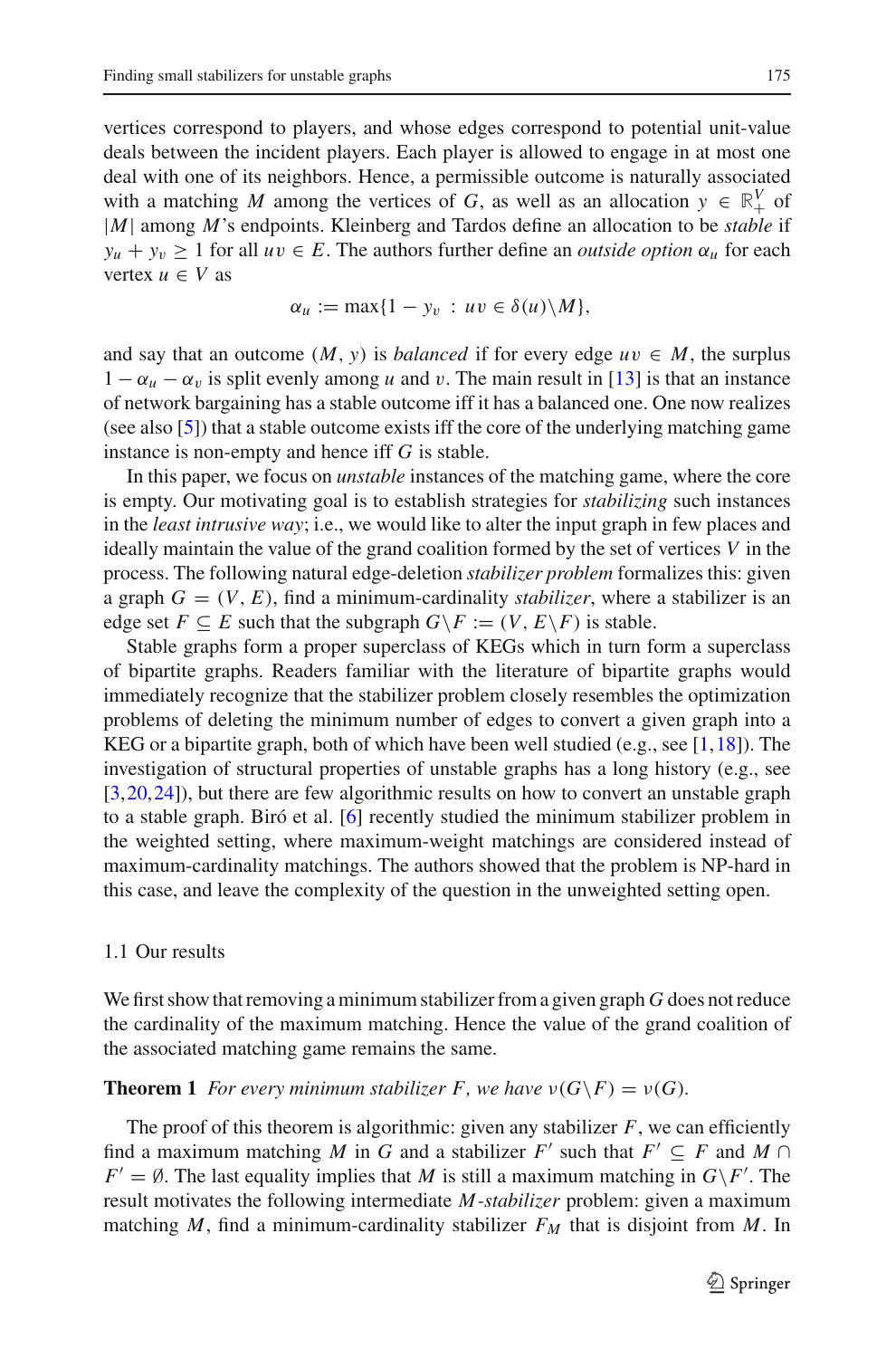the network bargaining setting, this question asks how to convert a specific maximum matching into one with a stable allocation through minimal edge deletions in the underlying network. Biró et al. [\[6](#page-22-4)] previously showed that this problem is NP-hard. We strengthen the hardness result and complement it with a tight algorithmic counterpart.

<span id="page-3-0"></span>**Theorem 2** *The M-stabilizer problem is NP-hard, and no efficient*  $(2 - \varepsilon)$ *approximation algorithm exists for any* ε > 0 *assuming the Unique Games Conjecture* [\[11\]](#page-23-9)*. Furthermore, the M-stabilizer problem admits an efficient* 2*-approximation algorithm.*

The hardness proof employs an approximation preserving reduction from vertex cover. The approximation algorithm uses linear programming, and one shows that a suitable linear programming relaxation for the problem has a half-integral optimal solution.

Turning to the stabilizer problem, Theorems [1](#page-2-0) and [2](#page-3-0) suggest that the crux of the hardness of the stabilizer problem lies in finding the *right* maximum matching that survives the removal of a minimum stabilizer. Once such a matching is found one could indeed *simply* apply our 2-approximation algorithm for the *M*-stabilizer problem. However, not every maximum matching survives the removal of a minimum stabilizer. In fact, for two different maximum matchings  $M$  and  $M'$ , the cardinality of  $F_M$  and  $F_{M'}$  can differ by a factor of  $\Omega(|V|)$  even on a planar factor-critical graph (Sect. [4.1\)](#page-12-0). In Sect. [5.1,](#page-13-0) we present an approximation algorithm whose approximation factor depends on the *sparsity* of the graph. We say that a graph  $G = (V, E)$  is  $\omega$ -*sparse* if  $|E(S)| \le$  $\omega$  |*S*| for all vertex subsets *S*  $\subseteq$  *V*.

<span id="page-3-1"></span>**Theorem 3** *There exists an efficient O*(ω)*-approximation algorithm for the stabilizer problem, where* ω *is the sparsity of the input graph.*

We note that the above result implies a constant factor approximation algorithm for graphs with constant sparsity, e.g., *planar graphs*. We do not know whether a constant factor approximation algorithm can be developed for arbitrary graphs. However, we give a 2-approximation algorithm for regular graphs (graphs where all vertex degrees are equal). In the network bargaining setting, this gives a 2-approximation algorithm to stabilize networks in which every player has the same number of potential deals to make.

<span id="page-3-2"></span>**Theorem 4** *There exists an efficient 2-approximation algorithm for the stabilizer problem in regular graphs.*

The analysis of our algorithm combines some classic results about matchings and vertex covers such as the structure of basic solutions of  $(P)$  and  $(D)$  and the Edmonds– Gallai decomposition.

Regarding hardness, we extend the hardness result obtained for *M*-stabilizers answering the open question in [\[6](#page-22-4)]. Interestingly, our hardness result holds for *factorcritical* graphs (see next subsection for the definition).

<span id="page-3-3"></span>**Theorem 5** *The stabilizer problem is NP-hard. Furthermore, no efficient*  $(2 - \varepsilon)$ *approximation algorithm exists for any* ε > 0 *assuming the Unique Games Conjecture* [\[11](#page-23-9)]*.*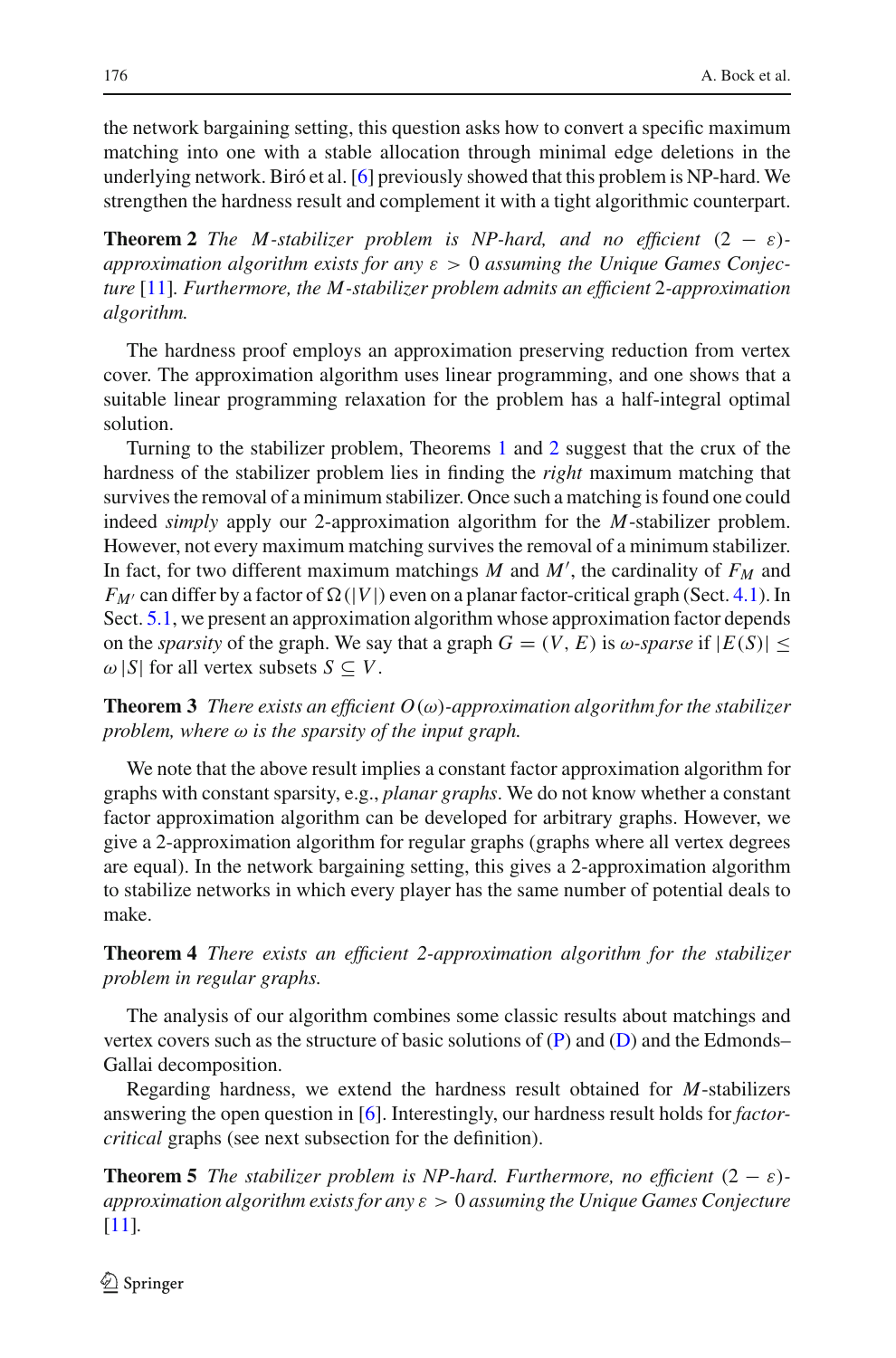**Organization.** We begin by proving the relation between maximum matchings and minimum stabilizer (Theorem [1\)](#page-2-0) in Sect. [2.](#page-6-0) We show in Sect. [3](#page-6-1) certain properties of the Edmonds–Gallai decomposition of graphs and derive a lower bound for the size of the minimum stabilizer. Next, we address the *M*-stabilizer problem in Sect. [4](#page-9-0) and prove the hardness and approximation result for this problem (Theorem [2\)](#page-3-0). We present the approximation algorithms (Theorems [3](#page-3-1) and [4\)](#page-3-2) in Sect. [5.](#page-13-1) In this section, we also observe that our lower bound to prove the 2-approximation result in Theorem [4](#page-3-2) uses a linear program, and that a natural integer programming formulation of the stabilizer problem can be obtained by adding more constraints to this linear program. However, we show an example that exhibits an integrality gap of  $\Omega(n)$  for this linear program. We show the hardness result for the stabilizer problem (Theorem [5\)](#page-3-3) in Sect. [6.](#page-20-0)

## 1.2 Related work

The problem of removing vertices or edges from a graph in order to attain a certain graph property is natural, and thus not surprisingly, its variants have been studied extensively. Much of the work on deletion problems addresses *monotone* graph properties (e.g., see [\[2](#page-22-5)[,25\]](#page-23-10)) that are invariant under edge-removal or vertex-removal. Crucially, graph stability is not a monotone property as one easily verifies: the triangle is not stable, and adding a single pendant edge to one of its vertices yields a stable graph.

Our work is closely related to that of Mishra et al. [\[18\]](#page-23-3) on edge-deletion problems to attain the König–Egerváry graph property. Similar to stability, KEG is not a monotone property. Mishra et al. showed that it is NP-hard to approximate the corresponding edge-deletion problem within a factor of 2.88. Assuming the Unique Games Conjecture, no constant-factor approximation algorithm may exist for the problem. We note that the reduction used in [\[18](#page-23-3)] will likely not be helpful for proving hardness of the stabilizer problem as the graphs constructed in the reduction are stable. On the positive side, the authors show that, for a given graph  $G = (V, E)$  one can efficiently find a KEG (and hence stable) subgraph with at least  $3|E|/5$  edges.

The recent paper by Könemann et al. [\[14\]](#page-23-11) addressed the related, NP-hard problem of finding a minimum-cardinality *blocking set* in an input graph  $G = (V, E)$ . Here one wants to find a set of edges  $F \subseteq E$  such that  $G \backslash F$  has a fractional vertex cover of size at most  $v(G)$ . Importantly, the resulting graph  $G\backslash F$  is not required to be stable; indeed, the cardinality of a minimum blocking set can differ from the cardinality of a minimum stabilizer by a factor of  $\Omega(|V|)$ .

# 1.3 Preliminaries

Given an undirected graph *G* and a matching *M* in *G*, a path is called *M-alternating* if it alternates edges from *M* and those from  $E \setminus M$ . An odd cycle of length  $2k + 1$ in which exactly *k* edges are in *M* is called an *M-blossom*. An *M-flower* consists of an *M*-blossom and an even-length *M*-alternating path from a vertex in the blossom to a vertex that is exposed by *M*. For a subset of vertices  $S \subseteq V$ , we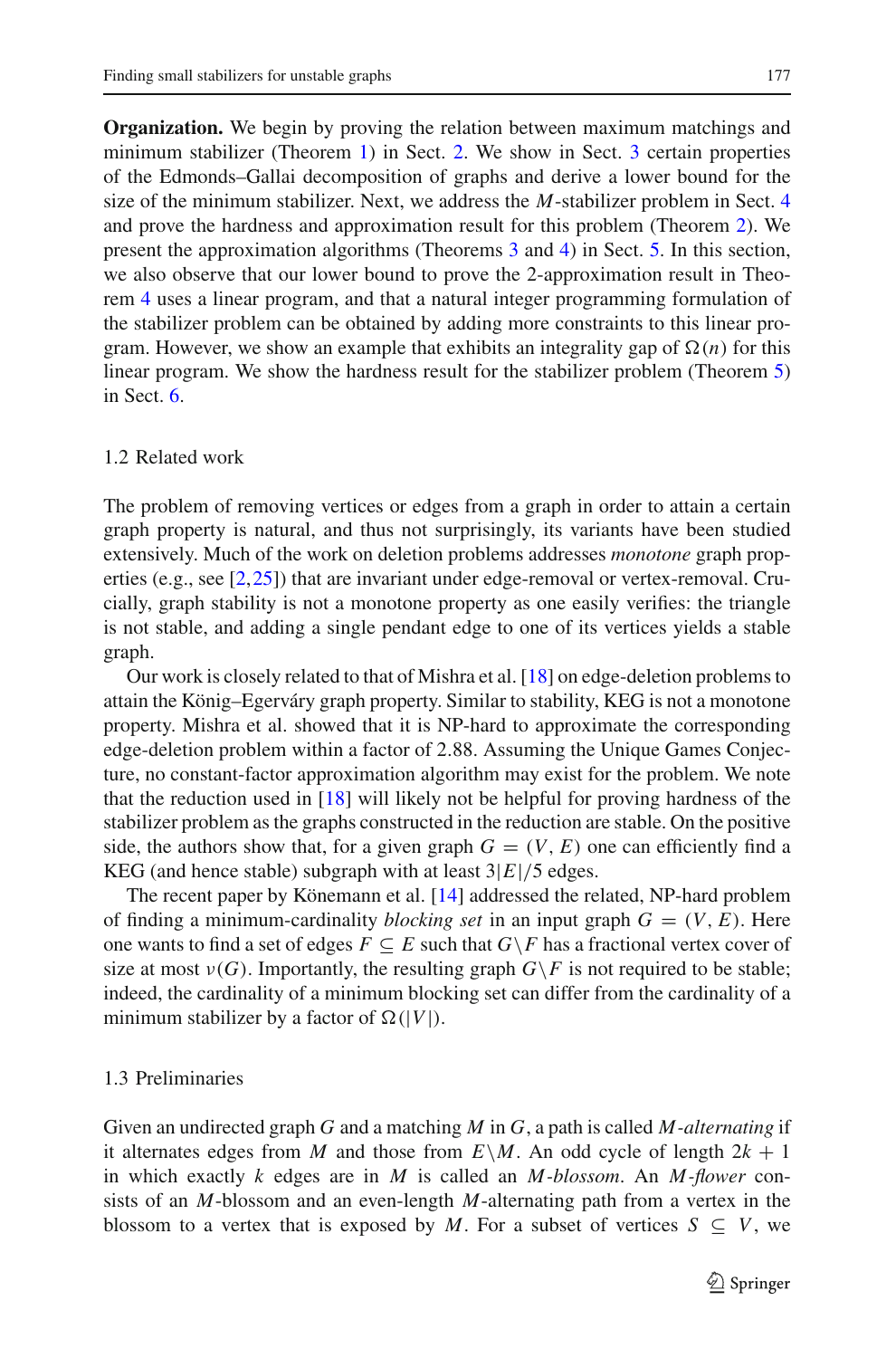use  $E(S)$  to denote the set of edges in the graph induced by *S*,  $G[S]$  to denote the subgraph induced by *S* and  $\delta(S)$  to denote the set of edges with exactly one end-vertex in *S*. A graph  $G = (V, E)$  is called *factor-critical* if for all  $v \in V$ ,  $G[V\setminus\{v\}]$  has a perfect matching; i.e., a matching that does not expose any vertex. We will use the following odd-ear decomposition characterization of factor-critical graphs.

<span id="page-5-2"></span>**Lemma 1** ([\[17](#page-23-12)]) *A graph H is factor-critical if and only if the edges of the graph can be decomposed into a sequence of disjoint subgraphs C,*  $P_1, \ldots, P_t$ *, where (i) C is an odd cycle, (ii) P*1,..., *Pt are odd-length paths or cycles, (iii) each path Pi has both end vertices in*  $C \cup \left(\bigcup_{j=1}^{i-1} P_j\right)$  and no interior vertices in  $C \cup \left(\bigcup_{j=1}^{i-1} P_j\right)$ , and (iv) each cycle  $P_i$  has exactly one end vertex in  $C \cup \left( \cup_{j=1}^{i-1} P_j \right)$  and no interior vertices in  $C \cup \left( \cup_{j=1}^{i-1} P_j \right)$ .

A vertex v is called *inessential* for *G* if there exists a maximum matching *M* that exposes v, and *essential* otherwise. In this paper, we will also use the following characterization of stable graphs.

<span id="page-5-0"></span>**Theorem 6** ([\[13](#page-23-6)]) *The following are equivalent: (i) G is stable, (ii) The set of inessential vertices of G forms a stable set, (iii) G contains no M-flower for any maximum matching M. Moreover, if G is not stable, then G contains an M-flower for every maximum matching M.*

Given a graph *G*, the Edmonds–Gallai decomposition is a partition of its vertex set into three parts  $B(G)$ ,  $C(G)$ ,  $D(G)$ , where  $B(G)$  is the set of inessential vertices, the set  $C(G)$  consists of the neighbors of  $B(G)$  and  $D(G) = V \setminus (B(G) \cup C(G))$ . We list several useful properties of this decomposition.

<span id="page-5-1"></span>**Theorem 7** ([\[21](#page-23-13)])*Given a graph G, its Edmonds–Gallai decomposition B*(*G*),*C*(*G*), *D*(*G*) *can be computed in polynomial time. Further, we have the following properties.*

- *1. Each component of G*[*B*(*G*)] *is factor-critical.*
- *2. Every maximum matching M in G exposes at most one vertex in each component*  $K$  of  $G[B(G)]$ .
- *3. If U is a non-trivial factor-critical component in G*[*B*(*G*)] *(i.e., a factor-critical component with more than one vertex), then*  $\nu(G\backslash E(U)) < \nu(G)$ *.*

Finally, we will need the following two well-known classic results on the structure of fractional and integral matchings.

**Theorem 8** [\[4](#page-22-6)] *Every basic feasible solution to (P) has components equal to* 0, 1 *or*  $\frac{1}{2}$ , and the edges with half integral components induce vertex disjoint cycles.

<span id="page-5-3"></span>**Theorem 9** [\[3](#page-22-3)[,24](#page-23-8)] Let  $\hat{x}$  be a maximum fractional matching in a graph G having *half integral fractional components for a minimum number of odd cycles*  $C_1, \ldots, C_a$ . *Let*  $\hat{M} := \{e \in E : \hat{x}_e = 1\}$  *and*  $M_i$  *be a maximum matching in C<sub>i</sub>. Then*  $M =$  $\hat{M}$  ∪  $M_1$  ∪  $\cdots$  ∪  $M_a$  *is a maximum matching in G. Moreover, such*  $\hat{x}$  *and*  $M$  *can be found in time polynomial in the number of vertices.*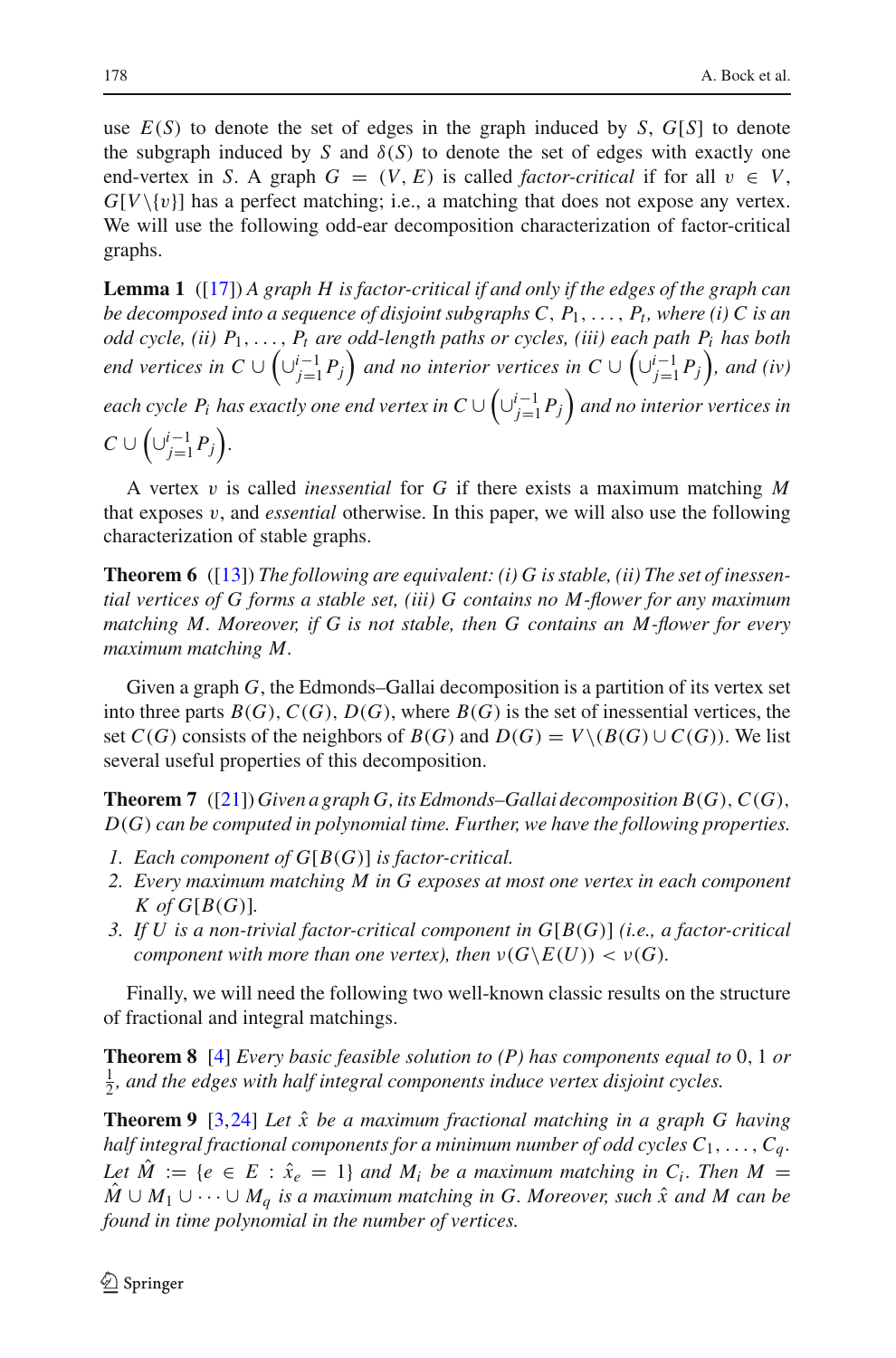#### <span id="page-6-0"></span>**2 Maximum matchings and minimum stabilizers**

In this section, we show that the deletion of any minimum stabilizer does not decrease the size of the maximum matching in the graph.

*Proof of Theorem 1* Let *F* be a minimum stabilizer. Find a maximum matching *M* in *G* such that  $|M \cap F|$  is minimum. Suppose  $|M \cap F| \neq 0$ .

Consider  $G' := G \setminus (F \setminus M)$ , the graph obtained by removing all the edges of  $F \setminus M$ from *G*. Clearly *M* is still a maximum matching in *G* . However, since *F* is minimum,  $G'$  is not stable. By Theorem [6,](#page-5-0) this implies that there exists an M-flower in  $G'$  starting at an *M*-exposed vertex w.

Suppose the *M*-flower contains an edge  $uv \in F$ . Then,  $uv \in M$ , since all other edges from *F* have been removed in *G* . Therefore, we can find an even *M*-alternating path *P* from  $w$  to either  $u$  or  $v$ . Switching along the edges of this path, we obtain another maximum matching  $M' = M \Delta P$  in *G* with  $|F \cap M'| < |F \cap M|$ , a contradiction.

It follows that the *M*-flower does not contain any edge from *F*, and therefore the *M*-flower also exists in *G*\*F*. However, since *G*\*F* is stable, this implies that *M*\*F* is not a maximum matching in  $G \backslash F$ . Apply Edmonds' maximum matching algorithm on the graph  $G\backslash F$  initialized with the matching  $M\backslash F$ , and construct an  $M\backslash F$ -alternating tree starting with the exposed vertex  $w$  (we refer to [\[8\]](#page-22-7) for the terminology we use in the description of Edmonds' algorithm). There are two possibilities: either we find an augmenting path  $P$  or a frustrated tree rooted at  $w$ . In the first case, the path  $P$  starts with w and ends with a  $M\$ F-exposed vertex, say w'. However, such a path cannot exist in *G* because *M* is a maximum matching, and therefore  $w'$  must have been incident to an edge  $f \in M \cap F$ . Also, note that the path *P* is in  $G \backslash F$ . Hence,  $P + f$ is an even *M*-alternating path in *G* containing exactly one edge in  $M \cap F$ . Switching along the edges of this path, we obtain another maximum matching  $M' = M \Delta P$  in G with  $|F \cap M'| < |F \cap M|$ , a contradiction. The only remaining possibility is that we find a frustrated tree *T* rooted at w. Let  $G[T] = (V_T, E_T)$  be the graph induced by all vertices in the frustrated tree *T* (after expanding pseudonodes). In this case,  $M \cap E_T$  is a maximum matching in  $G[T]$ , and the *M*-flower is contained in  $E_T$ . However, if we continue Edmonds' algorithm, it would remove the vertices of the frustrated tree, and continue running in the resulting subgraph to find a maximum matching. Therefore it ends by computing a maximum matching *M*<sup>∗</sup> in *G*\*F* with *M*<sup>∗</sup> ∩ *E<sub>T</sub>* = *M* ∩ *E<sub>T</sub>*.<br>Therefore, we have a *M*<sup>∗</sup>-flower in *G*\*F*, again a contradiction. Therefore, we have a  $M^*$ -flower in  $G \backslash F$ , again a contradiction.

We remark here that the above proof is algorithmic, therefore given a stabilizer *F*, we can find in polynomial time a maximum matching *M* in *G* and another stabilizer *F*' ⊆ *F* such that  $M \cap F' = \emptyset$ . The first step of computing a maximum matching M in *G* with minimum intersection with *F* can be done by assigning a cost of one to the edges in *F*, zero to the rest of the edges, and computing a min-cost matching in *G* of cardinality  $\nu(G)$ .

## <span id="page-6-1"></span>**3 Edmonds–Gallai decomposition and a lower bound**

<span id="page-6-2"></span>In this section, we state a consequence of the Edmonds–Gallai decomposition theorem. This will be used to derive a lower bound for the cardinality of a stabilizer. The consequence of interest to us is stated in the proposition below.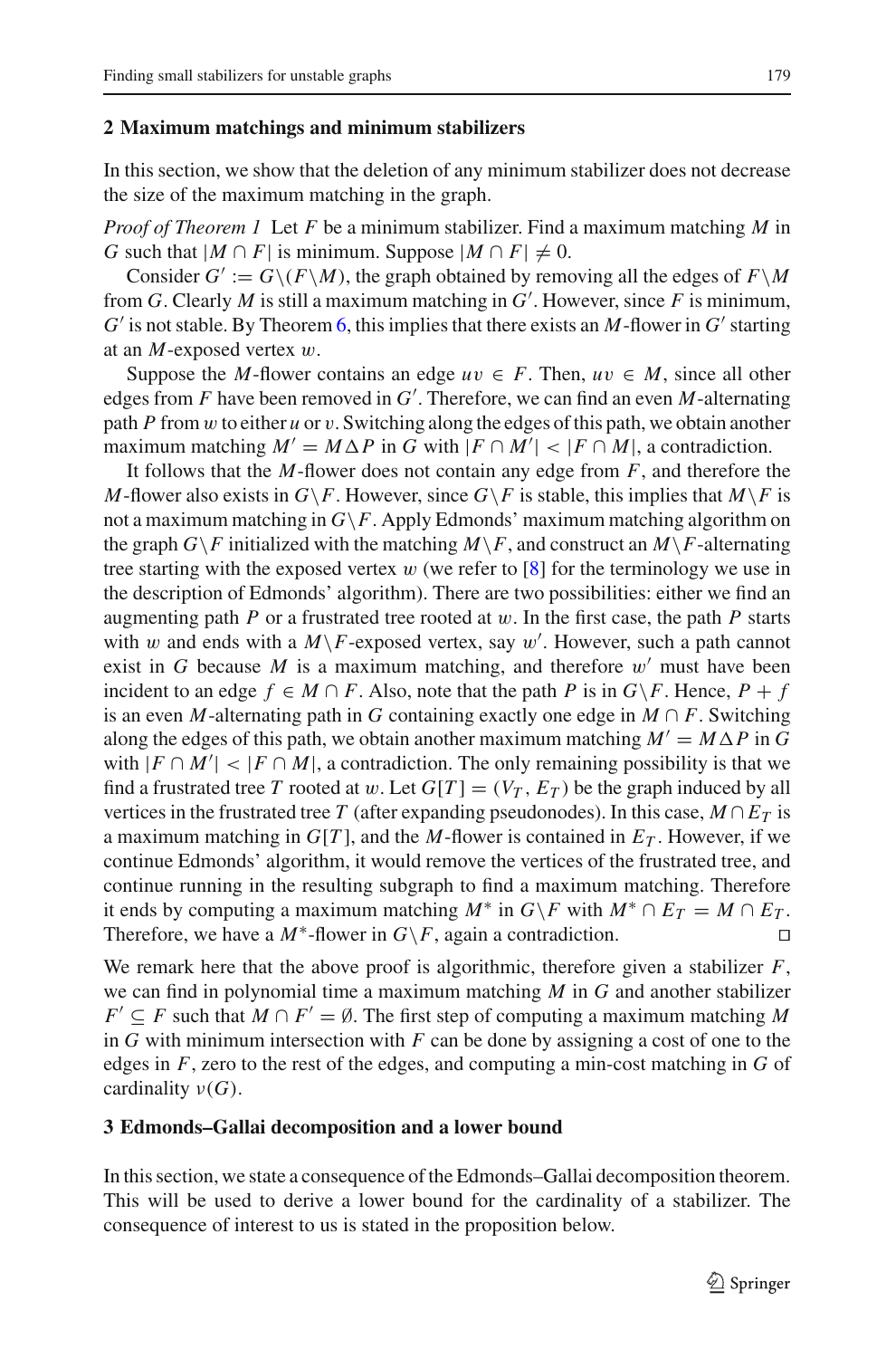**Proposition 1** *Let M be a maximum matching in G that also matches the maximum possible number of isolated vertices in G*[*B*(*G*)]*. Let k be the number of non-trivial factor-critical components with at least one vertex exposed by M. Then k* =  $2(\nu_f(G)$ ν(*G*))*.*

The proof relies crucially on the following result of Pulleyblank.

<span id="page-7-0"></span>**Theorem 10** (Theorem 4 in [\[20](#page-23-7)]) Let x be a fractional matching with  $x(e) \in$  ${0, 1/2, 1}$  *for all e*  $\in$  *E. Suppose x satisfies the following:* 

- *1.* whenever  $x(e) = \frac{1}{2}$  for some edge  $e \in E$  then  $e \in E(B(G))$ ,
- *2. the edges*  $\{e : x(e) = 1\}$  *induce a perfect matching on G*[*D*(*G*)]*,*
- *3. for each vertex*  $v \in C(G)$ *, there exists a vertex*  $u \in B(G)$  *such that*  $x(uv) = 1$ *,*
- *4. each component*  $K = (V_K, E_K)$  *of*  $G[B(G)]$  *is such that*  $E_K \cap Support(x)$  *contains at most one cycle; if K contains such a cycle, then x induces a fractional perfect matching (each vertex has fractional degree one) of K ; if not, then x induces a perfect (integer) matching in K \u for some vertex*  $u \in V_K$  *and if K is non-trivial, then there exists*  $v \in C(G)$  *such that*  $x(uv) = 1$ *, and*
- *5. let S* ⊆ *B*(*G*) *be the set of isolated vertices in G*[*B*(*G*)]*, and let*  $N(S)$  ⊆  $C(G)$ *be their neighbors, then x induces a maximum integer matching on*  $G[S \cup N(S)]$ *.*

*Then x is a maximum fractional matching in G.*

*Proof of Proposition 1* Let  $U_1, \ldots, U_k$  denote the non-trivial factor-critical components of *B*(*G*) that have at least one vertex exposed by *M*. Since *M* is a maximum matching in *G*, by Theorem [7,](#page-5-1) *M* exposes exactly one vertex in  $U_1, \ldots, U_k$ .

An odd cycle *C* in *G* is said to be *separated* by a maximum matching *N* if  $N \cap \delta$  $(C) = \emptyset$ . We consider the following quantities.

 $\sigma(G, N) :=$  Maximum number of vertex-disjoint odd cycles separated by N,

$$
\sigma(G) := \max_{\text{max matchings } N \text{ in } G} \sigma(G, N),
$$

 $\gamma(G, x) :=$  Number of vertex-disjoint odd cycles in the support of fractional matching *x*,

$$
\gamma(G) := \min_{\text{max fractional matchings } x \text{ in } G} \gamma(G, x).
$$

By a result of Balas [\[3\]](#page-22-3), we know that  $2(\nu_f(G) - \nu(G)) = \sigma(G) = \gamma(G)$ . Next we will show that  $\sigma(G) \geq k$  and  $\gamma(G) \leq k$  to complete the proof. For each  $U_i$ , let  $(C_i, P_1^i, \ldots, P_{t_i}^i)$  be an odd-ear decomposition of  $U_i$  given by Lemma [1,](#page-5-2) where  $C_i$  is the starting odd cycle and odd-length paths/cycles  $P_1^i$ , ...,  $P_{t_i}^i$  are added in sequence to obtain *Ui* .

Consider the matching  $M_i$  in  $U_i$  obtained as follows: pick a maximum matching in  $C_i$  and for each odd-length  $P_j^i$ , pick every even edge in  $P_j^i$ . Such a matching  $M_i$  is a maximum matching in  $U_i$  since  $U_i$  is factor-critical and all but one vertex in  $U_i$  is matched by  $M_i$ . Now for each  $i = 1, \ldots, k$ , replace the edges of M in  $U_i$  by  $M_i$ . Let *N* denote the resulting matching. Since  $|N|=|M|$ , the matching *N* is still a maximum matching in *G*. Moreover, the isolated vertices in  $G[B(G)]$  that are matched by *M* are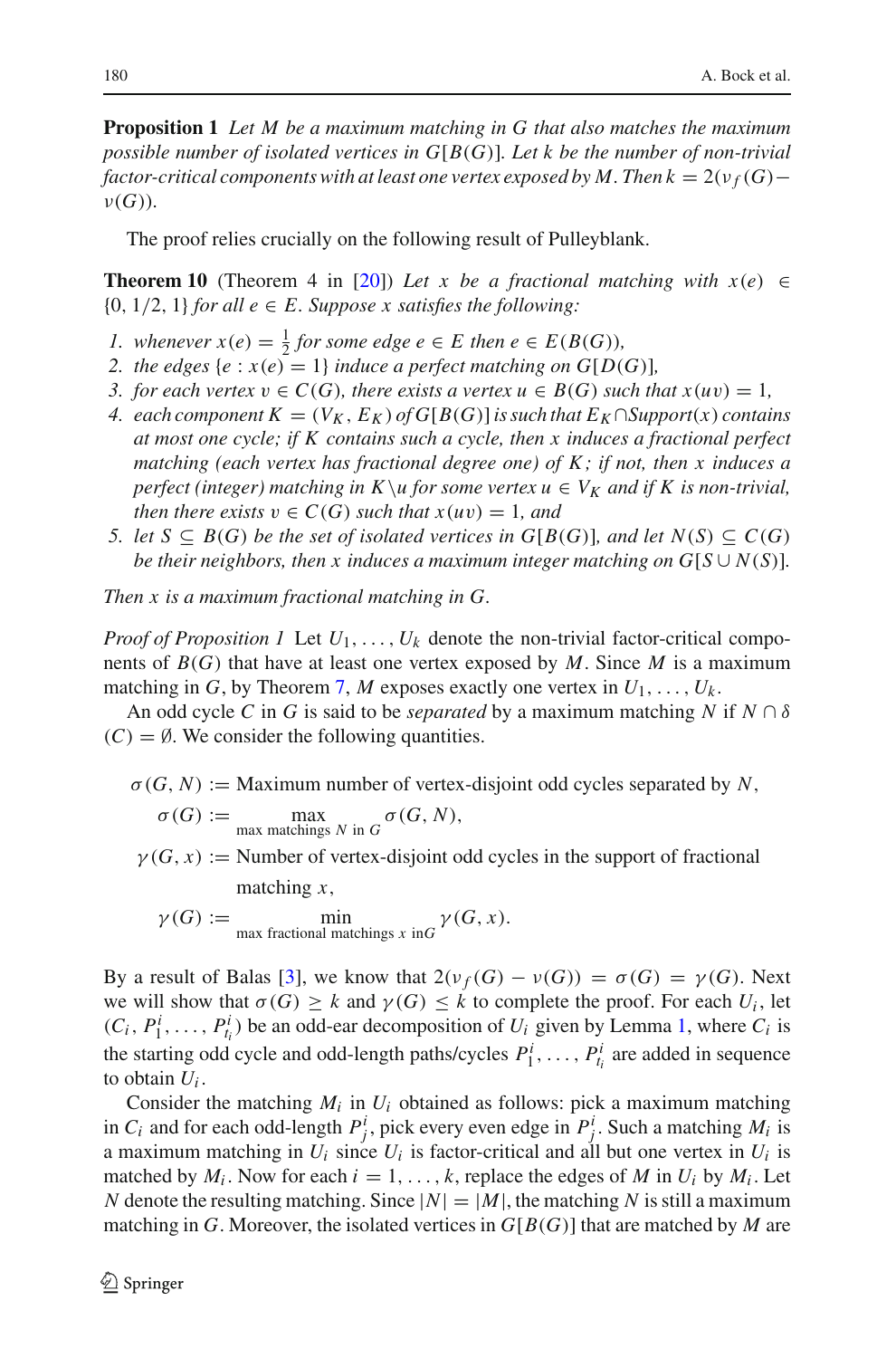also matched by *N*. Thus, *N* also matches the maximum possible number of isolated vertices in  $G[B(G)]$ . The number of non-trivial factor-critical components with at least one vertex exposed by *N* is still *k*. Since the cycles  $C_i$ ,  $i = 1, \ldots, k$  are separated by *N*, we have that  $\sigma(G, N) \geq k$ . Hence,  $\sigma(G) \geq \sigma(G, N) \geq k$ .

In order to show that  $\gamma(G) \leq k$ , we will identify a maximum fractional matching *x* with  $\gamma(G, x) = k$ . For each component  $U_i$ , we use the same odd-ear decomposition  $(C_i, P_1^i, \ldots, P_{t_i}^i)$  of  $U_i$  to obtain a fractional *perfect* matching  $x_i$  in  $U_i$ : set  $x_i(e) = 1/2$ for each  $e \in C_i$  and  $x_i(e) = 1$  for each even edge  $e$  in  $P^i_j$ . Now take

$$
x(e) = \begin{cases} x_i(e) & \text{if } e \in U_i \text{ for } i \in \{1, ..., k\}, \\ 1 & \text{if } e \in M \setminus \left(\cup_{i=1}^k U_i\right), \\ 0 & \text{if } e \notin M \cup \left(\cup_{i=1}^k U_i\right). \end{cases}
$$

Since each  $x_i$ ,  $i = 1, \ldots, k$  has exactly one odd cycle in its support and these are the only odd cycles in the support of *x*, we have that  $\gamma(G, x) = k$ . It remains to verify that *x* is a maximum fractional matching in *G*. We verify the conditions in Theorem [10.](#page-7-0)

- 1. Since  $x(e) = 1/2$  only for edges  $e \in C_i \subset U_i \subset G[B(G)]$ , the first condition holds.
- 2. Since *M* is a maximum matching in *G*, it follows that *M* induces a perfect matching in  $G[D(G)]$ . Therefore, *x* also induces a perfect matching in  $G[D(G)]$ .
- 3. Since *M* is a maximum matching, it follows that for each vertex  $v \in C(G)$ , there exists a vertex  $u \in B(G)$  such that  $uv \in M$ . Hence,  $x(uv) = 1$ .
- 4. Let K be a component of  $G[B(G)]$ . If  $K = U_i$  for some  $i = 1, \ldots, k$ , then  $E_K \cap$  Support(*x*) contains exactly one cycle, namely  $C_i$ . Moreover, *x* restricted to *U<sub>i</sub>* is a fractional perfect matching  $x_i$  in  $U_i$ . If  $K \neq U_i$  for all  $i = 1, \ldots, k$ , then  $E_K \cap \text{Support}(x)$  does not contain a cycle. Moreover, *x* induces a perfect (integer) matching in  $K\ u$  for some vertex  $u \in K$ , since M induces a perfect (integer) matching in  $K\setminus u$  for some vertex  $u \in K$ . If K is non-trivial, since  $K \neq U_i$  for all  $i = 1, \ldots, k$ , the matching *M* does not have an exposed vertex in *K*. This implies that *M* matches *u* to a vertex  $v \in C(G)$ . Hence,  $x(uv) = 1$ .
- 5. Since *M* matches the maximum possible number of isolated vertices in  $G[B(G)]$ , it follows that *M* induces a maximum matching on  $G[S \cup N(S)]$ . Now, *x* restricted to  $G[S \cup N(S)]$  is the indicator vector of *M* restricted to  $G[S \cup N(S)]$ . Consequently, *x* induces a maximum matching on *G*[ $S$  ∪  $N(S)$ ]. □

<span id="page-8-0"></span>We next prove a lower bound on the cardinality of a stabilizer.

**Theorem 11** *For every stabilizer F, we have*  $|F| \geq 2(\nu_f(G) - \nu(G))$ *.* 

*Proof* Let *B*(*G*),*C*(*G*), *D*(*G*) denote the Edmonds–Gallai decomposition and let *M* be a maximum matching in *G* that also matches the maximum possible number of isolated vertices in  $G[B(G)]$ . Let  $U_1, \ldots, U_k$  denote the non-trivial components in *G*[*B*(*G*)] with at least one vertex exposed by *M*. Let *F* be a minimum stabilizer and  $H = G \backslash F$ . For each component  $U_1, \ldots, U_k$ , at least one vertex  $v_i \in U_i$  becomes essential in  $H$ . Suppose not, then all vertices of some  $U_i$  are inessential in  $H$ . Theorem  $6(i)$  $6(i)$  now implies that *F* contains all edges in  $G[U_i]$ , and thus, by Theorem [7](#page-5-1) we have that  $\nu(H) < \nu(G)$ , a contradiction to Theorem [1.](#page-2-0)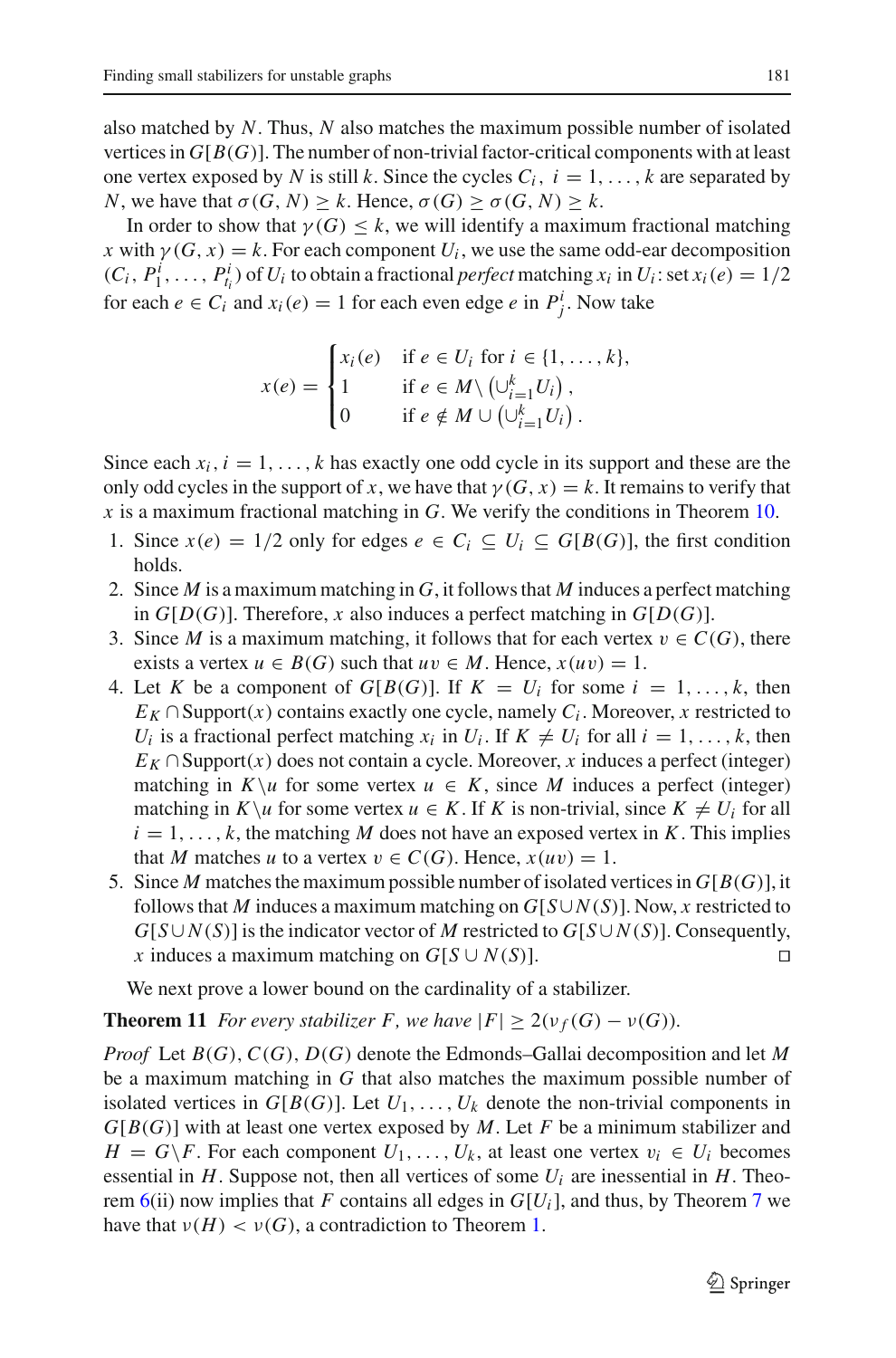Pick a maximum matching *N* in *H*. Then, *N* will cover all these vertices  $v_1, \ldots, v_k$ that are essential in  $H$ . Since  $G[U_i]$  is factor-critical and  $M$  matches all but one vertex in  $U_i$  using edges in  $G[U_i]$ , we may assume without loss of generality, that *M* misses all these vertices. The graph  $M\Delta N$  is a disjoint union of even cycles and even paths since  $|M| = |N| = v(G)$ . Consider the *k* disjoint paths starting at the vertices  $v_1, \ldots, v_k$ in  $M\Delta N$ . We observe that at least one of the *M* edges in each of these paths should belong to  $F$ , otherwise we can obtain a maximum matching in  $H$  that exposes the starting vertex  $v_i$ , thus contradicting  $v_i$  being an essential vertex in *H*. Hence  $|F| \ge k$ .<br>The result follows by Proposition 1. The result follows by Proposition [1.](#page-6-2)

## <span id="page-9-0"></span>**4 The M-stabilizer problem**

In this section, we address the *M*-stabilizer problem. We prove the hardness result and give a 2-approximate algorithm. We also exhibit an example to highlight that the size of the *M*-stabilizer highly depends on the choice of the maximum matching *M*.

<span id="page-9-1"></span>**Proposition 2** *The M-stabilizer problem is NP-hard, and no polynomial-time*  $(2 - \varepsilon)$ *approximation algorithm exists for any* ε > 0 *assuming the Unique Games Conjecture* [\[11](#page-23-9)]*.*

*Proof* Let  $G = (V, E)$  be a vertex cover instance. Without loss of generality, we may assume that *G* has no isolated vertices. The approach is to extend the graph by connecting every vertex of *V* by a two-edge-path to a super-source  $v_0$ . We observe that every edge in *G* induces a cycle of length 5 including  $v_0$  in the new graph. We choose the maximum matching *M* such that each of the 5-cycles forms an *M*-flower with the exposed vertex  $v_0$ . Two of these *M*-flowers are edge-disjoint if and only if the two corresponding edges in *G* are vertex-disjoint. We show that in order to ensure that there are no *M*-flowers, the stabilizer should remove as many edges in the new graph as the number of vertices needed to cover all edges in *G*.

Formally, we construct the new graph  $G' = (V', E')$  as follows:

$$
V' := \{v_0\} \cup \{v', v'' : v \in V\} \text{ and}
$$
  
 
$$
E' = \{v_0v', v''v' : v \in V\} \cup \{u''v'' : uv \in E\}.
$$

We set the matching  $M := \{v''v': v \in V\}$ . Since G has no isolated vertices, we observe that  $G'$  is factor-critical and M is a maximum matching exposing  $v_0$ . See Fig. [1](#page-10-0) for the graph  $G'$  and the matching  $M$ .

Every edge  $uv \in E$  in *G* corresponds to an *M*-flower  $\{v_0v', v'v'', u''v'', u'u'', v_0u'\}$ in  $G'$ . We further observe that by the choice of  $M$ , all  $M$ -flowers in  $G'$  are necessarily of this kind.

We will show that (a) any vertex cover in *G* induces an *M*-stabilizer in  $G'$  of the same size, and (b) any *M*-stabilizer *F* in  $G'$  induces a vertex cover in  $G$  of size at most  $|F|$ . This implies that the reduction is approximation preserving and the inapproximability results for the vertex cover problem  $[9,12]$  $[9,12]$  $[9,12]$  carry over to the problem of finding a minimum *M*-stabilizer.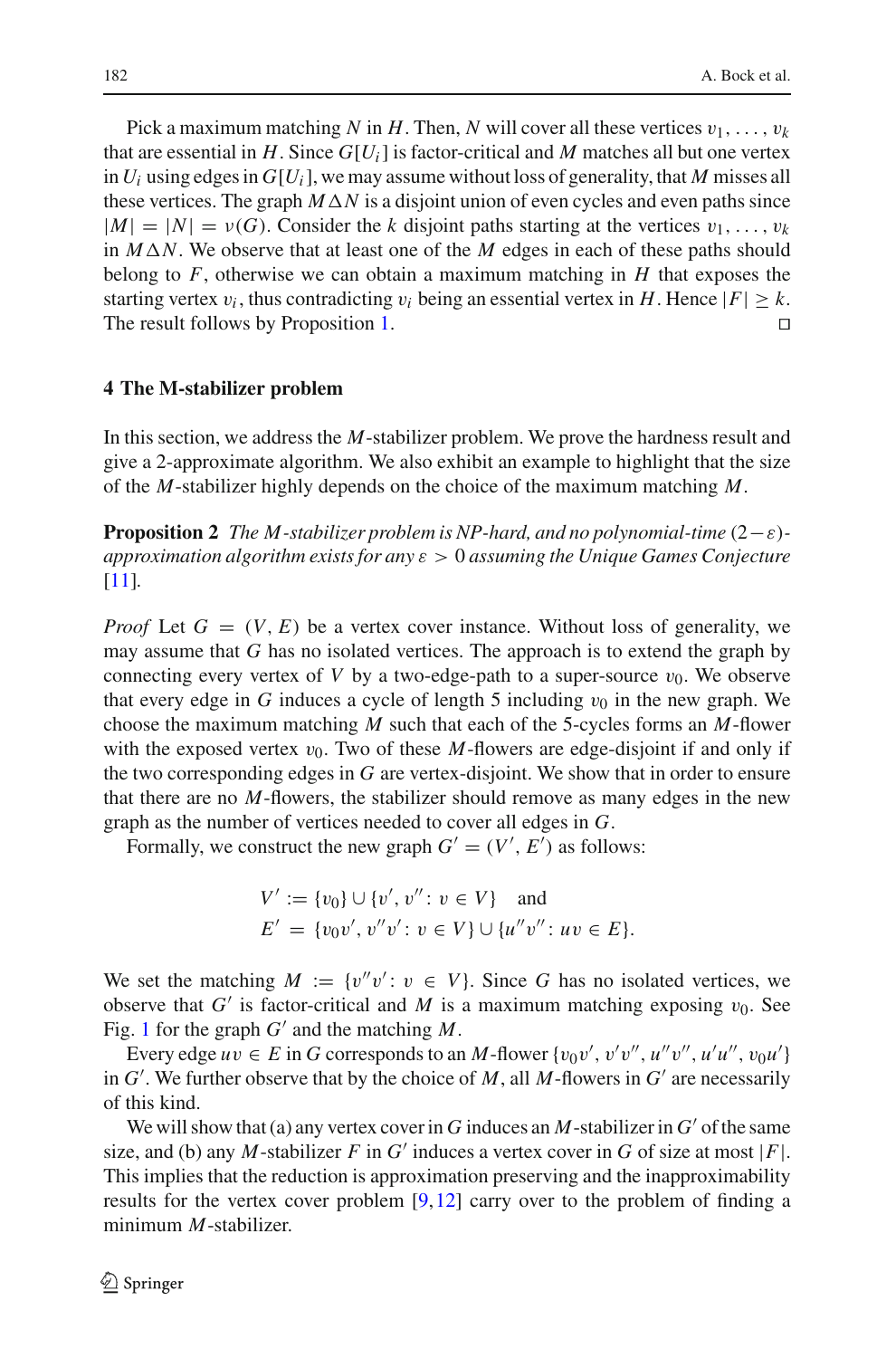<span id="page-10-0"></span>**Fig. 1** Minimum *M*-stabilizer instance  $G'$  constructed from vertex cover instance *G*. The double edges are present in *M*

For (a), let *W* be a vertex cover in *G*. Consider the set  $F = \{v_0v' : v \in W\}$ . We observe that  $G \backslash F$  has no *M*-flowers since any *M*-flower corresponding to an edge  $uv \in E$  in *G* contains at least one edge from *F*. This is because *W* is a vertex cover. Thus,  $G \backslash F$  is stable by Theorem [6](#page-5-0) and hence *F* is a stabilizer.

For (b), suppose that *F* is an *M*-stabilizer that contains an edge  $e \in E'$  that is of the type *u*<sup>*''*</sup> *v*<sup>''</sup> for some edge *u*  $v \in E$ . Then, the set of edges  $F' = (F \setminus \{e\}) \cup \{v_0 u'\}$  is still an *M*-stabilizer since *e* intersects only with the *M*-flower corresponding to the edge  $uv \in E$ . Repeating this for every edge  $u''v''$  in *F*, we obtain an *M*-stabilizer *F'* such that  $|F'| \leq |F|$  and  $F'$  consists of edges only of the type  $v_0v'$  for some vertices  $v \in V$ . This allows us to construct a vertex cover from such an  $M$ -stabilizer  $F'$  as follows: For every edge  $v_0v'$  in the *M*-stabilizer  $F'$ , we take the corresponding vertex v into the vertex cover. By construction, the resulting set of vertices is a vertex cover, since an uncovered edge in *G* would induce an *M*-flower in  $G' \backslash F'$  thus contradicting the stability of  $G' \backslash F'$  (Theorem [6\)](#page-5-0). We further note that the cardinality of the resulting vertex cover is the same as that of  $|F'| \leq |F|$ .

This concludes the proof of inapproximability.

Next, we obtain a 2-approximation algorithm for finding a minimum *M*-stabilizer for a given maximum matching *M* in graph *G* by showing that a suitable linear program has a half-integral optimum solution. We first prove that the formulation has an integral optimum solution for bipartite graphs. Then we construct a suitable new bipartite graph *G* from our original instance *G* whose LP solution allows us to derive a *M*-stabilizer for *G* that is at most twice as large as the minimum *M*-stabilizer.

<span id="page-10-1"></span>**Proposition 3** *The M-stabilizer problem admits an efficient* 2*-approximation algorithm.*

*Proof* Let  $V(M) \subseteq V$  denote the set of vertices that are incident to an edge in the given matching *M*. We introduce a variable  $y_v$  for every vertex  $v \in V(M)$ . We consider the following covering linear program:

$$
\min \sum_{e \in E \setminus M} z_e
$$
\n
$$
\text{s.t.} \quad y_u + y_v = 1 \quad \forall uv \in M
$$
\n
$$
y_u + y_v + z_e \ge 1 \quad \forall e = uv \in E \setminus M \text{ and } u, v \in V(M)
$$
\n
$$
\text{(P)}
$$

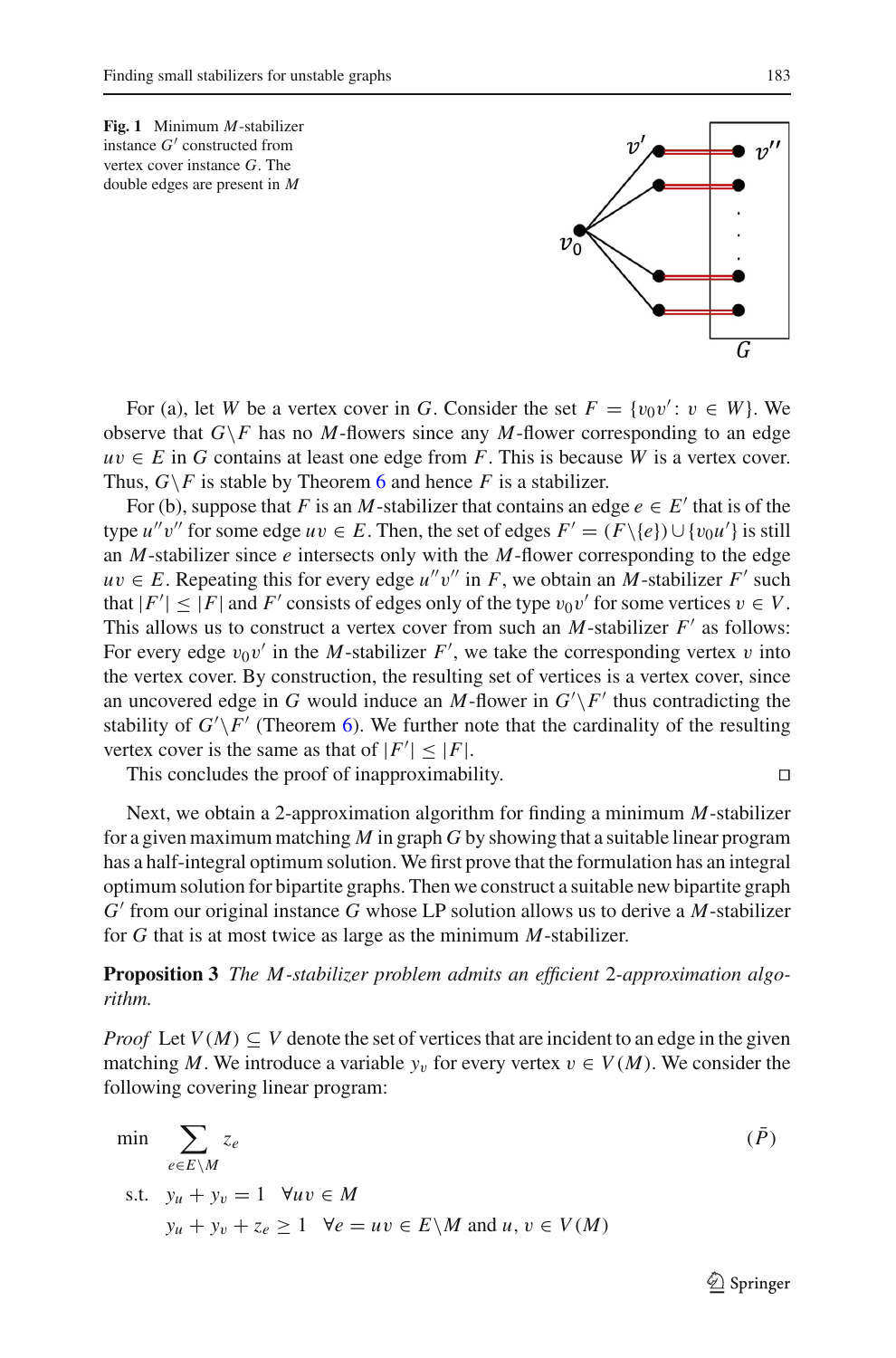$$
y_v + z_e \ge 1
$$
  $\forall e = uv \in E \setminus M$  and  $v \in V(M), u \notin V(M)$   
 $y, z \ge 0$ 

The first set of constraints enforces that  $|M| = \sum_{v \in V(M)} y_v$ . The subsequent two sets of constraints imply that every edge not in *M* is covered by the corresponding *z*-variable or the *y*-variables of its end points. We note that at least one of the end points *u*, *v* of any edge *uv* ∈ *E* is in *V*(*M*) since *M* is a maximal matching. Consequently, every edge in *G* has exactly one covering constraint in  $(\overline{P})$ .

We observe that if a feasible solution  $(y, z)$  of  $(\overline{P})$  satisfies  $z \in \{0, 1\}^{E \setminus M}$ , then  $F := \{e \in E : z_e = 1\}$  is an *M*-stabilizer. This is because we have a fractional vertex cover *y* in  $G \backslash F$  of the same size as the maximum matching in  $G \backslash F$ .

In the other direction, suppose we have an  $M$ -stabilizer  $F$ , then, we can construct a solution  $(y, z)$  of  $(\overline{P})$  satisfying  $z \in \{0, 1\}^{E \setminus M}$  as follows: Take  $z_e = 1$  if  $e \in F$ and  $z_e = 0$  for every  $e \in E \setminus (M \cup F)$ . Take y to be a minimum fractional vertex cover in  $G \backslash F$ . Since  $G \backslash F$  is stable, we have that *y* and *M* form a primal-dual optimal pair to the fractional vertex cover and fractional matching linear programs in  $G \backslash F$ . Hence, by complementary slackness  $y_v = 0$  for every vertex v that is exposed by M and hence Support(y)  $\subseteq V(M)$ . Thus, (y, z) is a feasible solution to ( $\overline{P}$ ).

*Claim* For a bipartite graph  $G = (V, E)$  and a maximal matching M in G, the linear program (*P*) has an integral optimum solution ( $y^*$ ,  $z^*$ ).

*Proof* Let *A* denote the coefficient matrix of the constraints in  $(\overline{P})$  for *G*. Then the matrix *A* has the form

$$
A = [A' I]
$$

where *A'* is a  $|E| \times |V(M)|$  submatrix of the edge-vertex incidence matrix  $A_G$  of G and *I* is a  $|E| \times |E \setminus M|$  submatrix of the  $|E| \times |E|$  identity matrix  $I_{|E|}$  after removing the columns corresponding to the edges in *M*. Now, we observe that the matrix  $[A_G I_{|E|}]$ is totally unimodular since  $G$  is bipartite and thus  $A_G$  is totally unimodular. Since  $A$  is a (column-indexed) submatrix of  $[A_G I_{|E|}]$ , we conclude that *A* is totally unimodular as well. This implies that there is an integral optimum solution ( $y^*$ ,  $z^*$ ) of ( $\overline{P}$ ).  $\Box$ 

We will use the above claim to find an *M*-stabilizer in *G* that is at most twice as large as the optimum by constructing a bipartite graph as follows. Let  $G' = (V', E')$ denote the new bipartite graph with  $V' := V_1 \cup V_2$  for  $V_i := \{v_i : v \in V\}$  and  $E' := \{u_1v_2, u_2v_1 : uv \in E\}.$ 

We set  $M' := \{u_1v_2, u_2v_1 : uv \in M\}$ . We note that  $M'$  is a maximal matching in  $G'$ , but may not necessarily be maximum (*M*-flowers in *G* correspond to *M* -augmenting paths in  $G'$ ). Let  $(P')$ ,  $(P)$  denote the corresponding linear programs for  $G'$  and  $G$ , respectively.

We first show that the minimum *M*-stabilizer *F* in *G* induces a solution  $(y', z')$ for  $(P')$  with cost  $2|F|$  such that  $z'$  is integral. To see this, let *y* denote the fractional vertex cover of  $G \ F$  with size  $\sum_{v \in V(M)} y_v = |M|$ . Such a fractional vertex cover exists because  $G \backslash F$  is stable. Since  $G \backslash F$  is stable, we have that y and M form a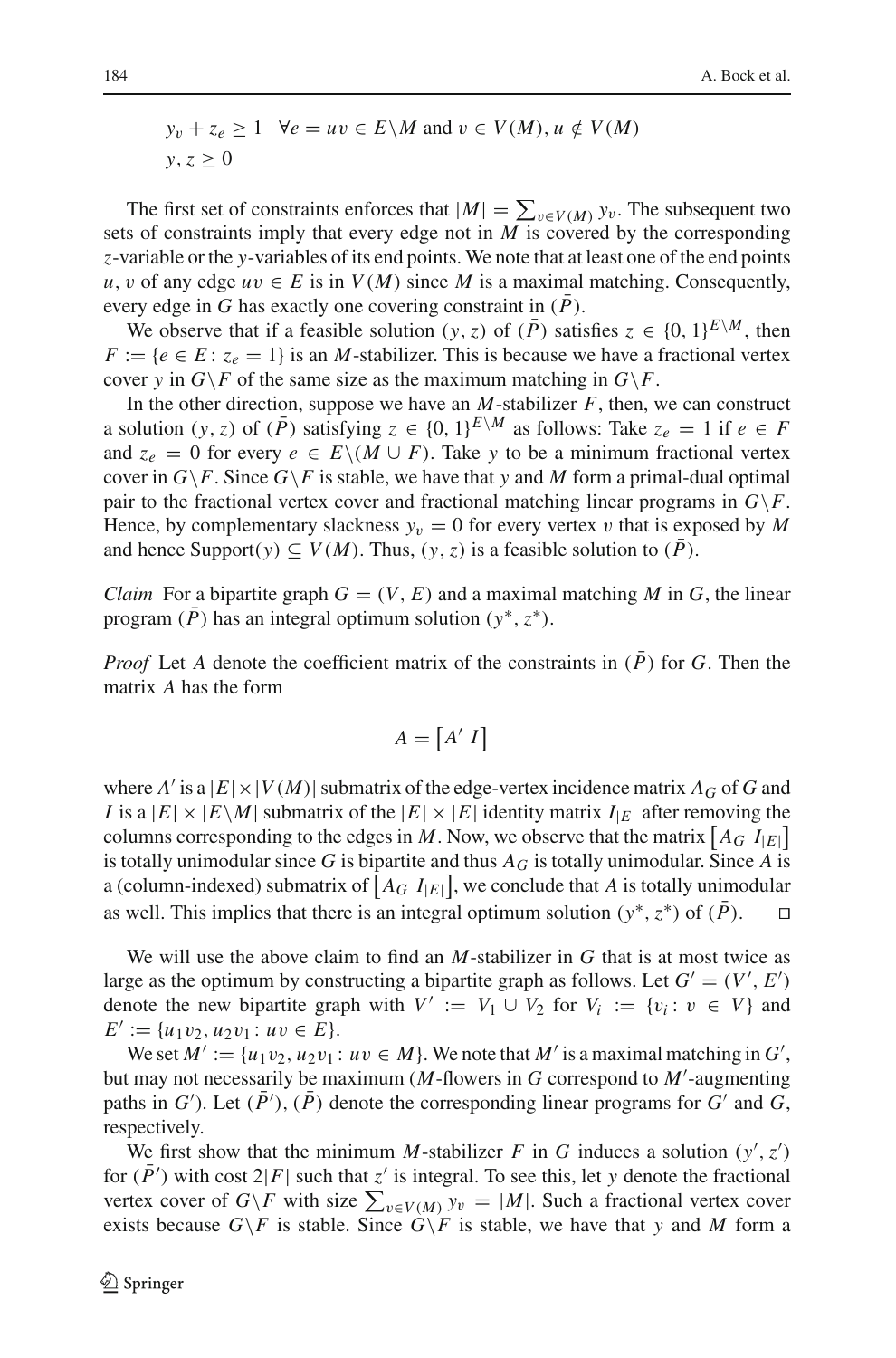primal-dual optimal pair to the fractional vertex cover and fractional matching linear programs in  $G \backslash F$ . Hence, by complementary slackness  $y_v = 0$  for every vertex v that is exposed by *M* and hence Support(*y*)  $\subseteq$  *V(M)*. We set  $y'_{u_i} := y_u$  for all *u* ∈ *V*, *i* = 1, 2, and  $z'_{u_1v_2} = z'_{u_2v_1} = 1$  for all *uv* ∈ *F*. Now,  $(y', z')$  is a feasible solution of  $(P')$  of cost  $2|F|$  with integral *z'*.

Next, we show that the optimum integral solution of  $(P')$  can be used to find a half-integral solution of  $(P)$ . Let  $(y', z')$  be the optimal integral solution of  $(P')$ . Then  $y_u := (1/2)(y'_{u_1} + y'_{u_2})$  and  $z_{uv} = \max\{z'_{u_1v_2}, z'_{u_2v_1}\}\$  defines a feasible solution for  $(P)$ : For  $uv \in M$ , we get  $y_u + y_v = (y'_{u_1} + y'_{v_2} + y'_{u_2} + y'_{v_1})/2 = 1$  and for  $uv \in E\backslash M$ with  $u, v \in V(M)$ , we get

$$
y_u + y_v = \frac{y'_{u_1} + y'_{v_2} + y'_{u_2} + y'_{v_1}}{2} \ge \frac{1 - z'_{u_1v_2} + 1 - z'_{u_2v_1}}{2}
$$
  
= 
$$
1 - \frac{z'_{u_1v_2} + z'_{u_2v_1}}{2} \ge 1 - \max\{z'_{u_1v_2}, z'_{u_2v_1}\} = 1 - z_{uv}.
$$

The case  $uv \in E \backslash M$  with  $u \in V(M)$  and  $v \notin V(M)$  follows in an analogous manner. As the cost of  $(y', z')$  is at most  $2|F|$ , the cost of the solution  $(y, z)$  of  $(P)$  that we constructed is also bounded by  $2|F|$ . However, *z* is integral and thus defines an *M*-stabilizer in *G* of size at most twice the size of the minimum *M*-stabilizer. *M*-stabilizer in *G* of size at most twice the size of the minimum *M*-stabilizer.

Propositions [2](#page-9-1) and [3](#page-10-1) jointly imply Theorem [2.](#page-3-0)

## <span id="page-12-0"></span>4.1 Ratio between *M*-stabilizer and minimum stabilizer

In this section we illustrate that the size of the *M*-stabilizer could vary by a large factor depending on the choice of the maximum matching *M*.

**Proposition 4** *There exist a planar factor-critical graph*  $G = (V, E)$  *and two different maximum matchings M*, *M in G such that the sizes of the minimum M-stabilizer and the minimum M'-stabilizer differ by a factor of*  $\Omega(|V|)$ *.* 

*Proof* Let  $G'$  be the graph as shown in Fig. [2.](#page-13-2) Its vertex and edge sets are given by

$$
V = \{a_i, b_i, c_i, d_i : i \in [t]\} \cup \{u_1, u_2, v_1, v_2, r\}
$$
  

$$
E = \{u_1v_1, u_2v_2, u_1u_2, v_1v_2\} \cup \{u_2a_i, v_2c_i, a_ib_i, c_id_i, b_ir, d_ir : i \in [t]\}.
$$

By Fig. [2](#page-13-2) the graph is planar. Factor-criticality of the graph is also straightforward to verify. Now, we take  $M = \{a_i b_i, c_i d_i : i \in [t] \} \cup \{u_1 v_1, u_2 v_2\}$  and *M'* =  $(M \setminus \{u_1v_1, u_2v_2\}) \cup \{u_1u_2, v_1v_2\}.$ 

The minimum  $M'$ -stabilizer is  $\{u_1v_1\}$  as deleting this edge ensures that there are no *M* -flowers in the resulting graph. In contrast, any *M*-stabilizer necessarily has to delete  $t = \Omega(|V|)$  edges to ensure that the resulting graph has no *M*-flowers. This is because there exist *t M*-flowers that are disjoint in their non-*M*-edges.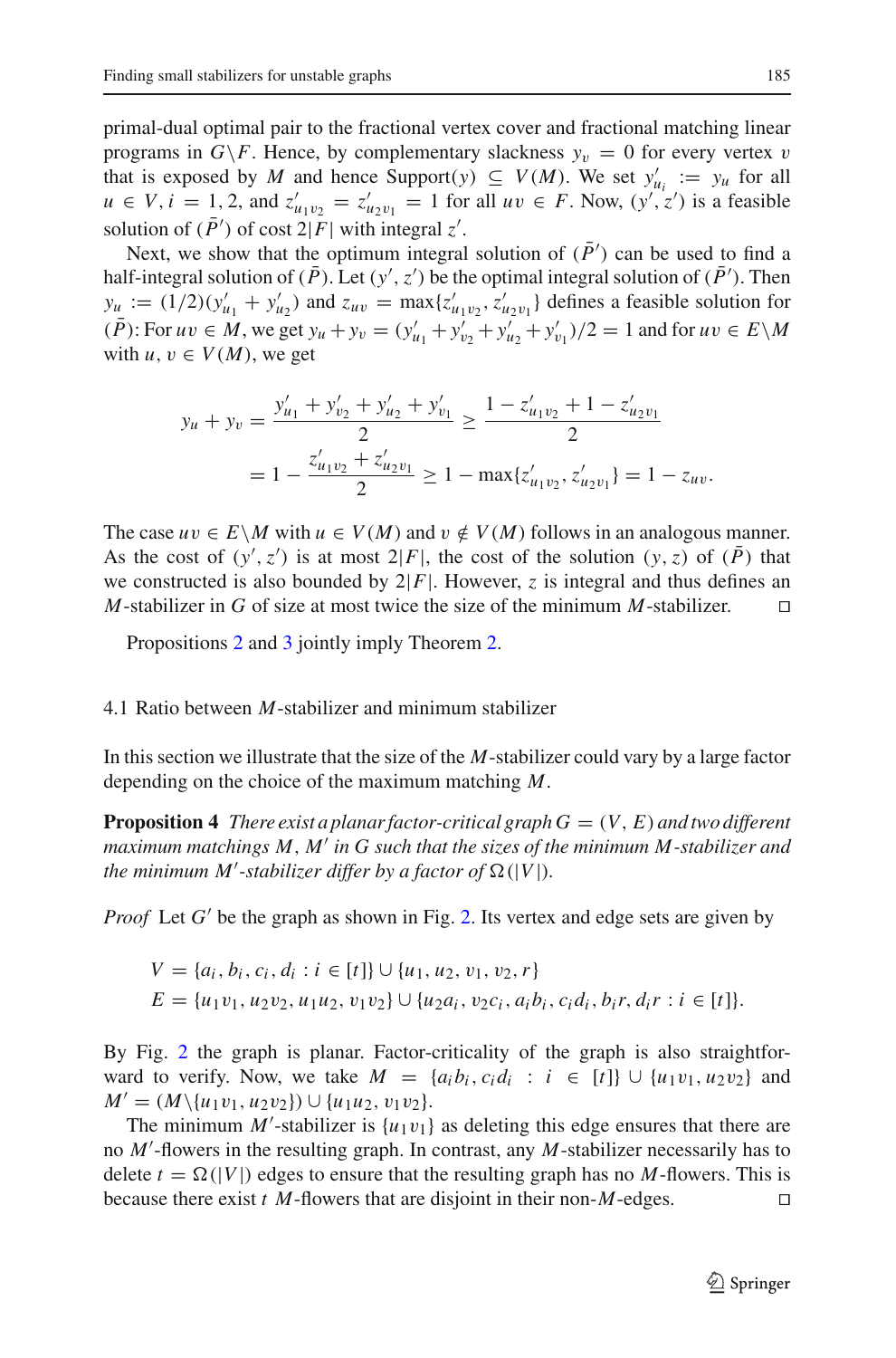

<span id="page-13-2"></span>**Fig. 2** Instance showing that the size of a minimum *M*-stabilizer is far from the size of a minimum stabilizer. **a** *M*-stabilizer of size *t*, **b** *M* -stabilizer of size 1

### <span id="page-13-1"></span>**5 Finding small stabilizers**

In this section, we return to the problem of finding small stabilizers. The following two sections present algorithms for the problem in sparse and regular graphs, respectively.

<span id="page-13-0"></span>5.1 An  $O(\omega)$ -approximation algorithm for sparse graphs

<span id="page-13-3"></span>Before proving Theorem [3,](#page-3-1) we state and prove the following lemma that is the main ingredient of our algorithm.

**Lemma 2** Let G be a graph with  $v_f(G) > v(G)$ . There exists an efficient algorithm *to find a set of edges L with*  $|L| = O(\omega)$ *, such that* 

(i) 
$$
\nu(G \setminus L) = \nu(G),
$$
\n(ii)  $\nu_f(G \setminus L) \leq \nu_f(G) - \frac{1}{2}.$ 

In other words, Lemma [2](#page-13-3) shows that we can find a small subset of edges to remove from *G* without decreasing the size of the maximum matching but reducing the size of the minimum fractional vertex cover.

*Proof of Lemma 2* Consider  $\hat{x}$  and  $M$  as in Theorem [9](#page-5-3) for the graph  $G$ . By duality theory, there exists a fractional vertex cover *y* with  $\mathbf{1}^T y = \mathbf{1}^T \hat{x}$  satisfying complementary slackness conditions with  $\hat{x}$ . Moreover, we can always find such a vector  $y$ with half integral components (e.g., see [\[10\]](#page-22-9)). We will give an efficient algorithm to find a vertex *u* with the following properties:

(a) 
$$
y_u = \frac{1}{2}
$$
,  
(b)  $L_u := \{uw : y_w = \frac{1}{2}\}$  satisfies  $\nu(G \setminus L_u) = \nu(G)$  and  $|L_u| \le 4\omega$ .

First, let us argue that (*a*) and (*b*) together imply the result. Assume we can find such a vertex  $u$ . The only non-trivial conclusion that needs to be verified is that  $\nu_f(G \setminus L_u) \leq \nu_f(G) - 1/2$ . Consider the vector *y'* defined as  $y'_v = y_v$  for all  $v \neq u$ and  $y'_u = 0$  otherwise. Note that *u* cannot be adjacent to vertices *w* with  $y_w = 0$ since *y* is a feasible fractional vertex cover in *G*. Furthermore,  $y_w = 1$  whenever  $uw \in E\backslash L_u$ . This implies that *y'* is a feasible fractional vertex cover in  $G\backslash L_u$ , and its objective value of  $y(V) - 1/2$  is an upper-bound on the value of a fractional matching in  $G \backslash L_u$ .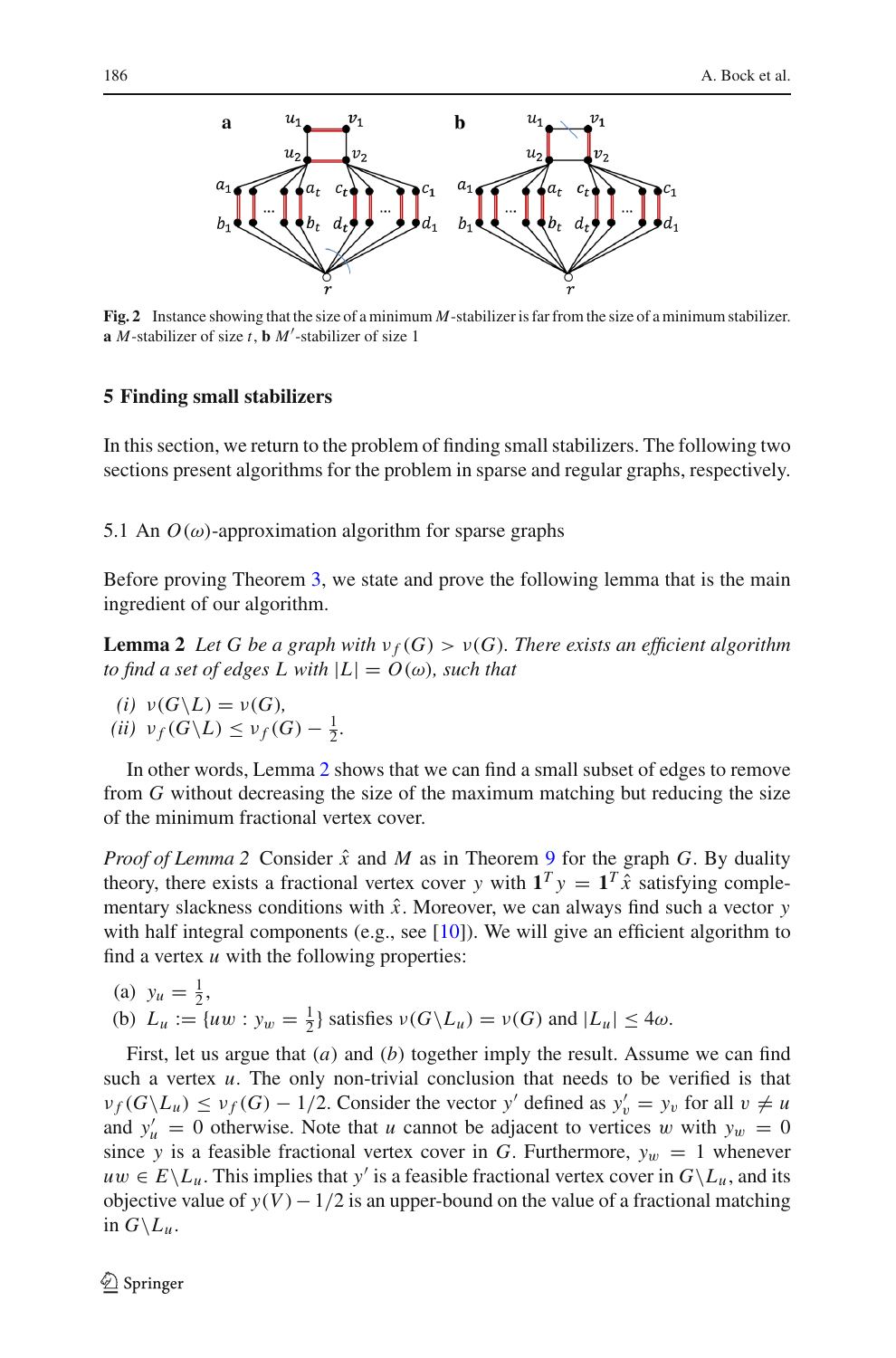Now let us prove that a vertex *u* satisfying (*a*) and (*b*) can be found efficiently. Consider an arbitrary odd cycle in  $\hat{x}$ , e.g.,  $C_1$ . Since  $\hat{x}_e > 0$  for every edge  $e = uv$ in  $C_1$ , it follows that the vertex cover constraint is tight (i.e.,  $y_u + y_v = 1$  holds) for all edges in  $C_1$ , and therefore  $y_v = \frac{1}{2}$  for all vertices in  $C_1$ . By choice of *M* we know that it induces a maximum matching in  $C_1$ , and  $M$  exposes exactly one vertex of  $C_1$ .

Set  $H := C_1$ , and *mark* all vertices in  $C_1$ . Since  $C_1$  is an odd cycle, and since M induces a matching in  $C_1$  that exposes a single vertex, removing from  $G$  any subset of edges incident to a (marked) vertex in *H* does not decrease the size of a maximum integral matching in the resulting graph. Repeat the following process, which will maintain a collection of four invariants for the graph *H*: (i) Every vertex in *H* has *y*-value  $\frac{1}{2}$ , (ii) removing any subset of edges incident to one marked vertex of *H* does not decrease the size of a maximum matching, (iii) from any marked vertex, there is an even-length *M*-alternating path to a vertex in  $C_1$ , (iv) at least half of the vertices of *H* are marked. All properties clearly hold initially when *H* consists of  $C_1$  only.

- 1. If there is a marked vertex in *H* with  $|L_u| \leq 4\omega$ , then *u* satisfies properties (a) and (b). STOP.
- 2. Otherwise, consider an arbitrary marked vertex *u* in *H* that is adjacent to a vertex  $w \notin H$  with  $y_w = \frac{1}{2}$ . Such a w must be matched in *M* as otherwise, we could obtain an *M*-augmenting path in *G* by concatenating w*u*, the even-length *M*-alternating path from  $u$  to  $C_1$  guaranteed by property (iii) and an appropriate even-length *M*-alternating path along  $C_1$  to the *M*-exposed vertex on  $C_1$ .
- 3. Let *z* be the vertex matched to *w* by *M*. By complementary slackness,  $y_z = \frac{1}{2}$ . Add w and *z* to *H* and mark *z*. Go to 1.

It is straightforward to verify that properties  $(i)$ – $(iv)$  continue to hold throughout the execution of the above process. Thus, it only remains to show that we can always find a vertex w as specified in Step 2 above; i.e., if all marked vertices u have  $|L_u| > 4\omega$ , then there exists a marked vertex in *H* that is adjacent to a vertex  $w \notin H$  with  $y_w = 1/2$ . Suppose not. Consider the subgraph  $G[H]$  induced by the vertices in *H*. This subgraph has the property that the degree of every marked vertex  $u$  in  $G[H]$  is at least  $|L_u| > 4\omega$ . However, by (iv), the number of marked vertices is more than half the total number of vertices in  $G[H]$ . This contradicts the  $\omega$ -sparsity of  $V(H)$  in  $G$ . Finally, it is easy to see that the above process runs in polynomial time.  $\Box$ 

With this Lemma at hand, we are now ready to prove our main theorem. We will use the following algorithm:

**Algorithm 1.** INITIALIZE  $G' = G$ . REPEAT  $2(\nu_f(G) - \nu(G))$  times:

- 1. Let *L* be the set of edges returned by the algorithm in Lemma [2](#page-13-3) when its input is the current graph *G* .
- 2. Set  $G' \leftarrow G' \backslash L$ .
- 3. If *G'* is stable, STOP.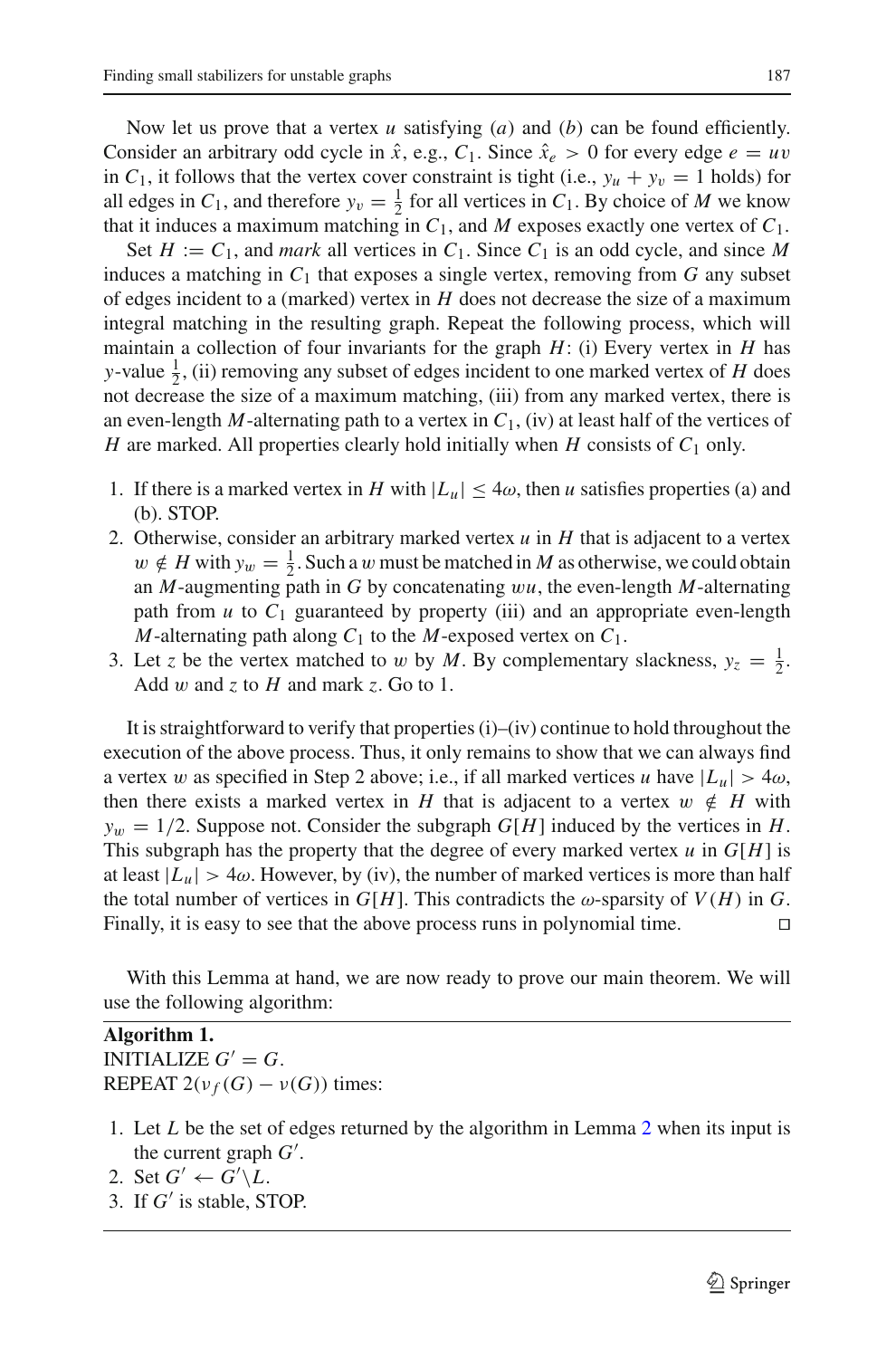*Proof of Theorem 3* Let *G* be an unstable graph. We use Algorithm 1. We will now prove that (a) whenever the above algorithm stops, the current graph *G* is stable, and (b) the total number of edges removed during the complete execution of the algorithm is  $O(\omega) \cdot |F^*|$ , where  $F^*$  is a minimum stabilizer. Clearly (a) + (b) implies the result.

First, let us argue about stability. If the algorithm stops in step (3) for some iteration  $i < 2(\nu_f(G) - \nu(G))$ , this is clear. So we may assume that the algorithm stops after performing all  $2(\nu_f(G) - \nu(G))$  iterations. The graph *G'* output at this point has  $\nu_f(G') \leq \nu_f(G) - \frac{1}{2}(2(\nu_f(G) - \nu(G))) = \nu(G) = \nu(G')$ . This is because, by Lemma [2,](#page-13-3) in each iteration the size of a minimum fractional vertex cover decreases by at least  $\frac{1}{2}$  while the size of the maximum matching is maintained. Hence, by definition of stability,  $G'$  is stable.

By Lemma [2,](#page-13-3) in each iteration we remove  $O(\omega)$  edges and the total number of iterations is at most  $2(\nu_f(G) - \nu(G))$ . The bound on the approximation factor follows from Theorem [11.](#page-8-0) The running time bound also follows since the number of applica-tions of the algorithm in Lemma [2](#page-13-3) is at most  $2(\nu_f(G) - \nu(G)) \leq |F^*| \leq |E|$  times.  $\Box$ 

<span id="page-15-0"></span>We end the section with an observation about our algorithm that will be useful for our approximation results on regular graphs.

**Proposition 5** Let  $\Delta(G)$  be the maximum degree of a vertex in G. Then, the stabilizer *output by Algorithm 1 has size at most*  $2(\nu_f(G) - \nu(G))\Delta(G)$ *.* 

*Proof* In each iteration of the algorithm, we remove a subset of edges incident to some vertex. Therefore we remove at most  $\Delta(G)$  edges in each iteration. Further, the number of iterations is at most  $2(\nu_f(G) - \nu(G))$ .

## 5.2 A 2-approximation algorithm for regular graphs

In this section, we give a 2-approximation algorithm for solving the stabilizer problem in regular graphs.

*Proof of Theorem 4* We use Algorithm 1. Consider a *d*-regular graph *G*, i.e., a graph where every vertex has degree *d*. Let  $k := 2(\nu_f(G) - \nu(G))$ . By Proposition [5,](#page-15-0) the size of *F* output by the algorithm is at most *kd*. We complete the proof by showing that every stabilizer in *G* is of size at least *kd*/2.

Consider the Edmonds–Gallai decomposition of *G*, namely *B*(*G*), *C*(*G*), *D*(*G*). Let *S* denote the isolated vertices in *G*[*B*]. Consider a maximum matching *M* in *G* that also matches the maximum possible number of vertices in *S*. By Proposition [1,](#page-6-2) the number of non-trivial factor-critical components in  $G[B(G)]$  with at least one vertex exposed by *M* is equal to *k*.

Let  $S_u$  denote the vertices in *S* that are exposed by *M*. We first observe that the size  $\nu(G)$  of the maximum matching in *G* is  $(|V| - k - |S_u|)/2$ . Consider the following primal and dual linear programs.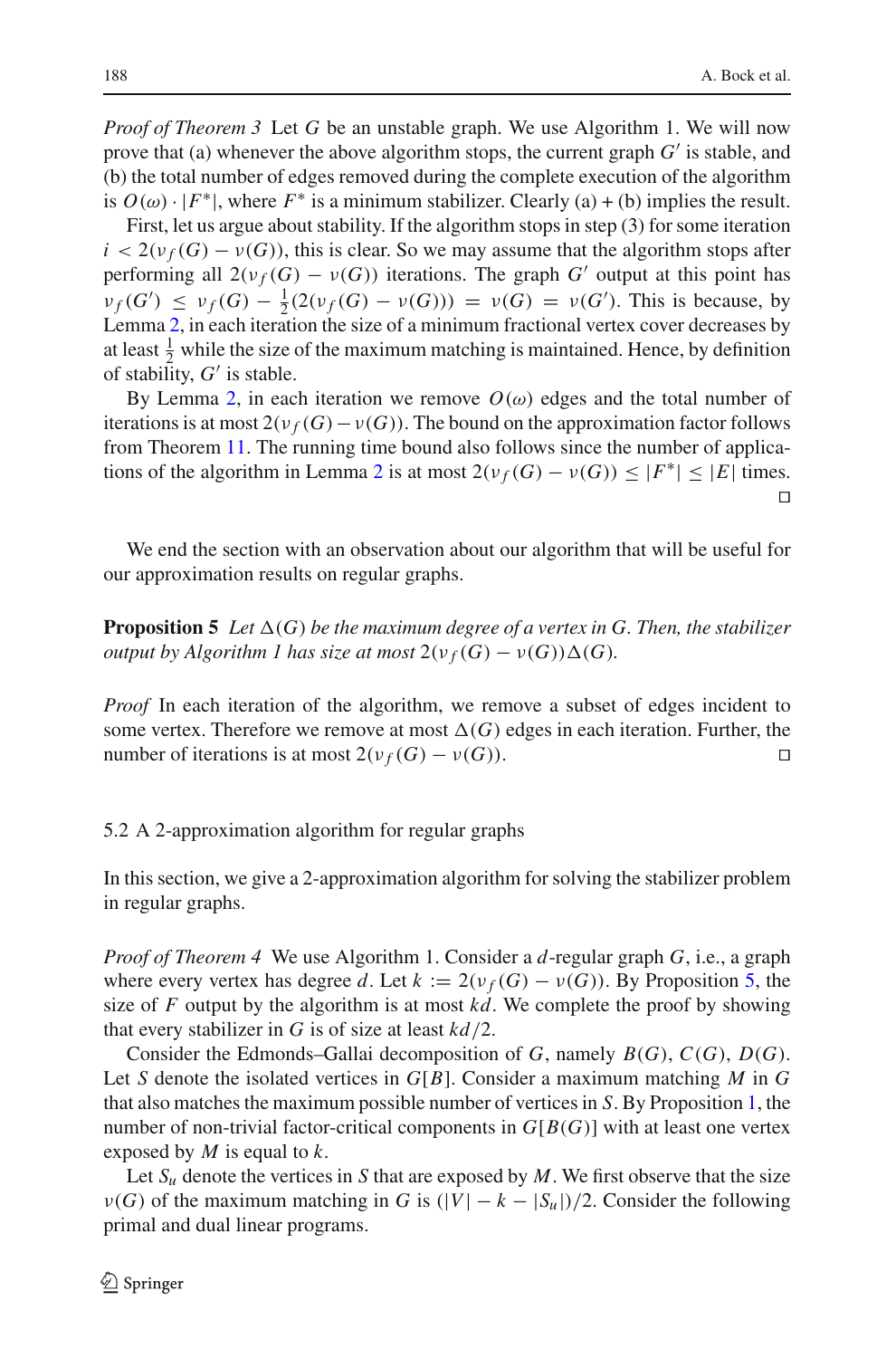$$
\min \sum_{e \in E} z_e \qquad (\mathcal{P}) \qquad \max \sum_{e \in E} \alpha_e - \gamma v(G) \qquad (\mathcal{D})
$$
  

$$
y_u + y_v + z_{uv} \ge 1 \forall uv \in E \qquad \alpha(\delta(u)) \le \gamma \forall u \in V
$$
  

$$
\sum_{u \in V} y_u = v(G) \qquad 0 \le \alpha \le 1
$$
  

$$
y, z \ge 0
$$

By setting *z* to be the indicator vector of the minimum stabilizer, we can obtain *y* such that (*y*,*z*) is a feasible solution to the primal program. This is because, if *z* is the indicator vector of a stabilizer in *G*, then by definition there exists a fractional vertex cover *y* in  $G\operatorname{Support}(z)$  with size equal to  $\nu(G\operatorname{Support}(z))$ . We also know by Theorem [1](#page-2-0) that for every minimum stabilizer  $F$ ,  $\nu(G\backslash F) = \nu(G)$ .

Thus, the primal program is a relaxation of the stabilizer problem. Consequently, the objective value of any feasible solution to the dual program is a lower bound on the size of a minimum stabilizer. We will provide a dual feasible solution with objective value at least *kd*/2.

Consider the dual solution ( $\gamma = d$ ,  $\alpha_e = 1 \ \forall e \in E$ ). Since the graph is *d*-regular we have that  $\alpha(\delta(u)) = d$ . Thus, all dual constraints are satisfied and hence, it is a dual feasible solution. The objective value is

$$
\sum_{e \in E} \alpha_e - \gamma v(G) = \frac{d|V|}{2} - d\left(\frac{|V| - k - |S_u|}{2}\right) = d\left(\frac{k + |S_u|}{2}\right) \ge \frac{kd}{2}.
$$

## 5.3 Integrality gap

In this section, we show an integrality gap example for a natural integer programming formulation of the stabilizer problem.

If we consider the linear program  $(P)$  and add integrality constraints on the  $z$ variables, we obtain an integer program (IP) and it follows by our result that the integrality gap of the resulting IP is at most 2 for *d*-regular graphs. Könemann et al. [\[14](#page-23-11)] proved a  $\Theta(n)$ -bound on the integrality gap of the IP for general graphs. However, the resulting IP is *not* a formulation for our minimum stabilizer problem, since the integral optimum solution of the IP could be  $\Omega(n)$  away from the size of a minimum stabilizer for arbitrary graphs (not necessarily regular). In order to obtain a formulation for our stabilizer problem, we could introduce additional variables *x* and impose the existence of a matching in  $G \setminus \text{Support}(z)$  of size  $\nu(G)$ :

$$
\min \sum_{e \in E} z_e
$$
  

$$
y_u + y_v + z_{uv} \ge 1 \ \forall \ uv \in E,
$$
  

$$
\sum_{u \in V} y_u = v(G),
$$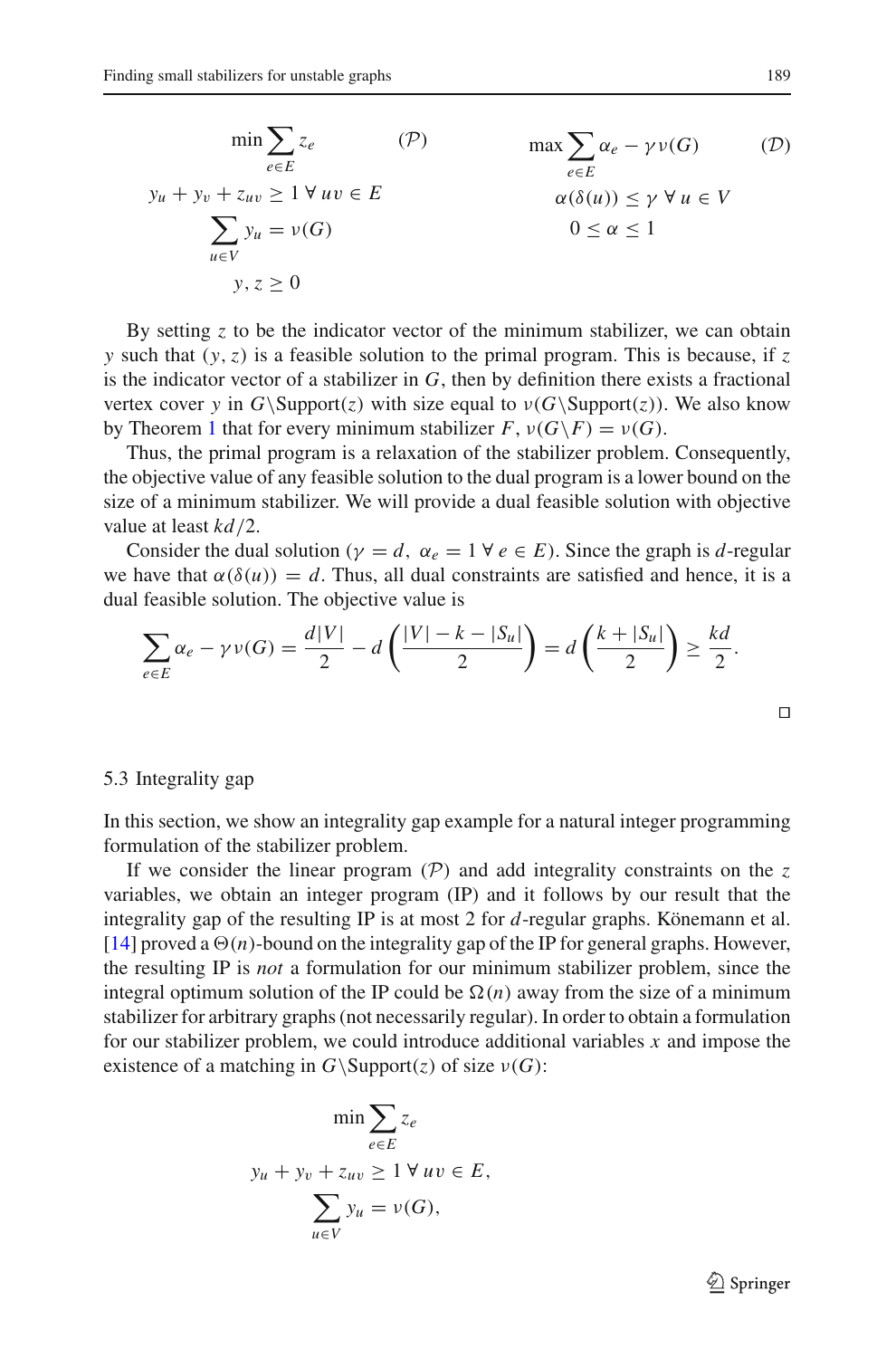$$
x(\delta(v)) \le 1 \,\forall \, v \in V, \sum_{e \in E} x_e = v(G), \, x(E[S]) \le \frac{|S|-1}{2} \,\forall \, S \subseteq V, \, |S| \text{ odd},
$$
  

$$
x_e + z_e \le 1 \,\forall \, e \in E,
$$
  

$$
x, y, z \ge 0, \, x, z \text{ integral}.
$$

However, we can show a lower bound of  $\Omega(n)$  on the integrality gap of the above formulation for factor critical graphs.

**Proposition 6** *There exists a graph G* =  $(V, E)$  *such that the integrality gap of the above formulation for G is*  $\Omega(|V|)$ *.* 

*Proof* The gap instance  $G = (V, E)$  is constructed as follows: Let  $V = \{v_i : i \in E\}$  $[2r + 1]$ } ∪ { $a_i, b_i : i \in [4r]$ }. The edges are  $E = \{v_i v_j : i, j \in [2r + 1]\}$  ∪ { $a_i b_i$ : *i* ∈ [4*r*]} ∪ { $a_i v_j, b_i v_j : i \in [4r], j \in [r]$ }.

For notational convenience, let  $Q = \{v_i : i \in [2r + 1]\}$  and  $S = \{v_i : i \in [r]\}$ . The instance consists of an odd clique on  $2r + 1$  vertices in *Q*. The gap instance and a feasible solution are shown in Figs. [3](#page-17-0) and [4.](#page-18-0) The number of vertices in the graph is  $|V| = 10r + 1.$ 

*Claim* The graph *G* is factor critical.

*Proof* By Lemma [1,](#page-5-2) it is sufficient to give an ear construction of the graph using only odd ears. Here is an ear construction of *G*: first construct  $K_{2r+1}$  using odd ears. Repeat for  $i = 1, ..., 4r$ : add the odd ear  $(ua_i, a_i b_i, b_i u)$  where  $u \in S$ . Next add edges  $a_i v$  followed by  $b_i v$  for all vertices  $v \in S$  and all  $i \in [4r]$ . followed by  $b_i v$  for all vertices  $v \in S$  and all  $i \in [4r]$ .

Next we construct a feasible solution  $(x, y, z)$  to the linear program for this instance (see Fig. [4\)](#page-18-0). Fix a vertex  $v \in S$  in the clique and let M be a perfect matching in the clique that exposes  $v$ . Set

<span id="page-17-0"></span>**Fig. 3** Integrality gap instance *G*

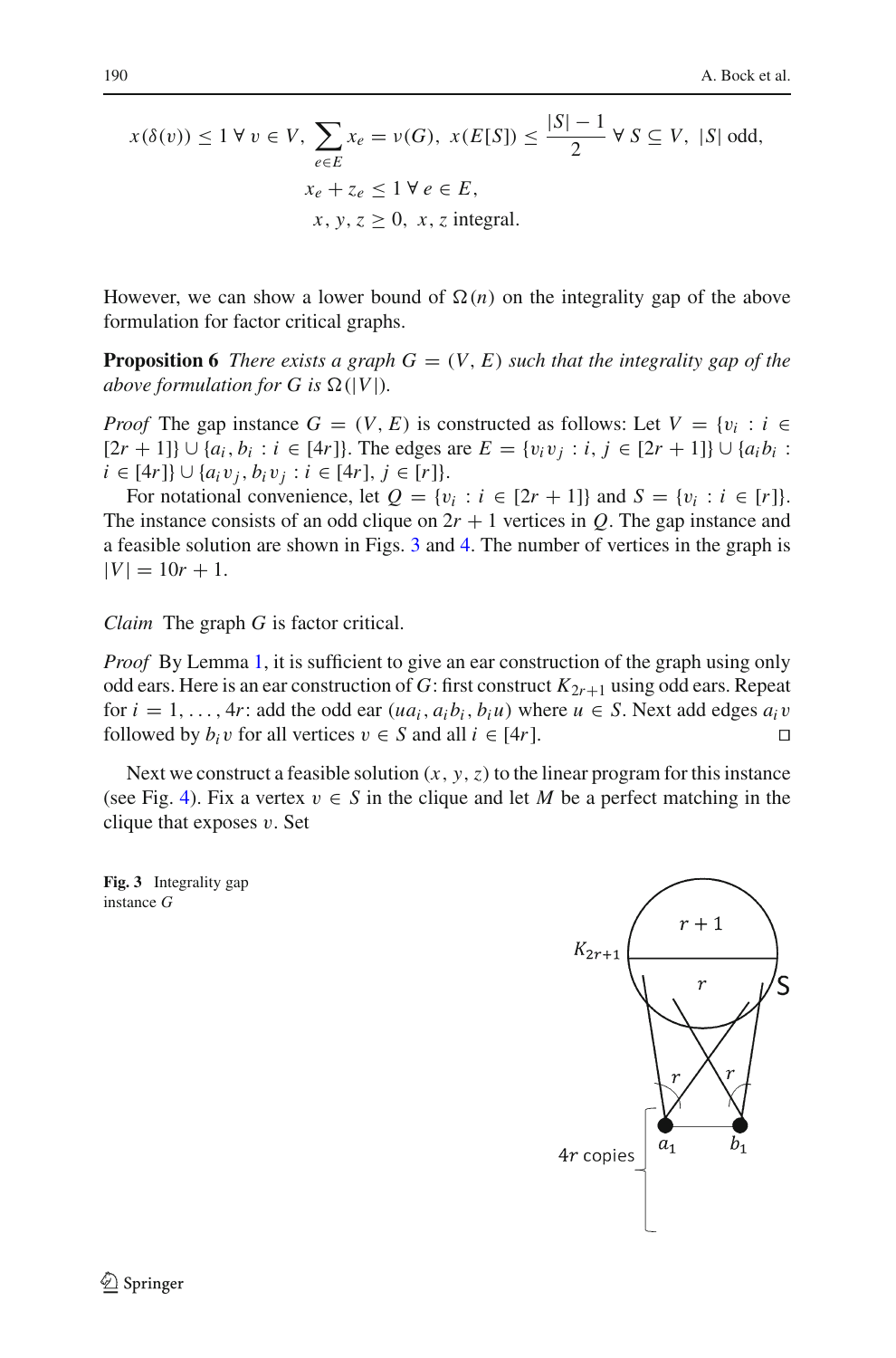

<span id="page-18-0"></span>**Fig. 4** Feasible solution for the integrality gap instance. **a**  $(y, z)$  values, **b** *x* values

$$
x_e = \begin{cases} 1 & \text{if } e \in M \\ \frac{7r-1}{7r} & \text{if } e = a_i b_i \ i \in [4r] \\ \frac{1}{7r} & \text{if } e = a_i v, i \in [4r] \\ 0 & \text{otherwise,} \end{cases}
$$

$$
y_u = \begin{cases} \frac{1}{2} & \text{if } u \in Q \setminus S \\ \frac{7r+1}{14r} & \text{if } u \in S \\ \frac{7r-1}{14r} & \text{if } u = a_i \text{ or } b_i, i \in [4r] \\ 0 & \text{otherwise,} \end{cases}
$$

$$
z_e = \begin{cases} \frac{1}{7r} & \text{if } e = a_i b_i, i \in [4r] \\ 0 & \text{otherwise.} \end{cases}
$$

*Claim* The solution (*x*, *y*,*z*) is feasible and has objective value 4/7.

*Proof* We show feasibility of the solution by verifying that *x* satisfies all odd-set constraints. The rest of the constraints can be verified easily. In order to show that *x* satisfies all matching constraints, we will express it as a convex combination of  $4r + 1$ integral matchings. Take  $M_0 = M \cup \{a_i b_i : i \in [4r]\}\)$ . Now, for each  $i = 1, \ldots, 4r$ , take  $M_i = M \cup \{a_j b_j : j \in [4r], j \neq i\} \cup \{a_i v\}$ . It is immediately seen that

$$
x = \frac{3}{7}\chi_{M_0} + \sum_{i=1}^{4r} \frac{1}{7r}\chi_{M_i}
$$

where  $\chi_M$  denotes the indicator vector of M. The objective value of the linear program is easy to verify.  $\Box$ 

In order to exhibit the integrality gap, it remains to show that the minimum stabilizer in this graph is of size  $\Omega(r)$ . The following claim completes the proof.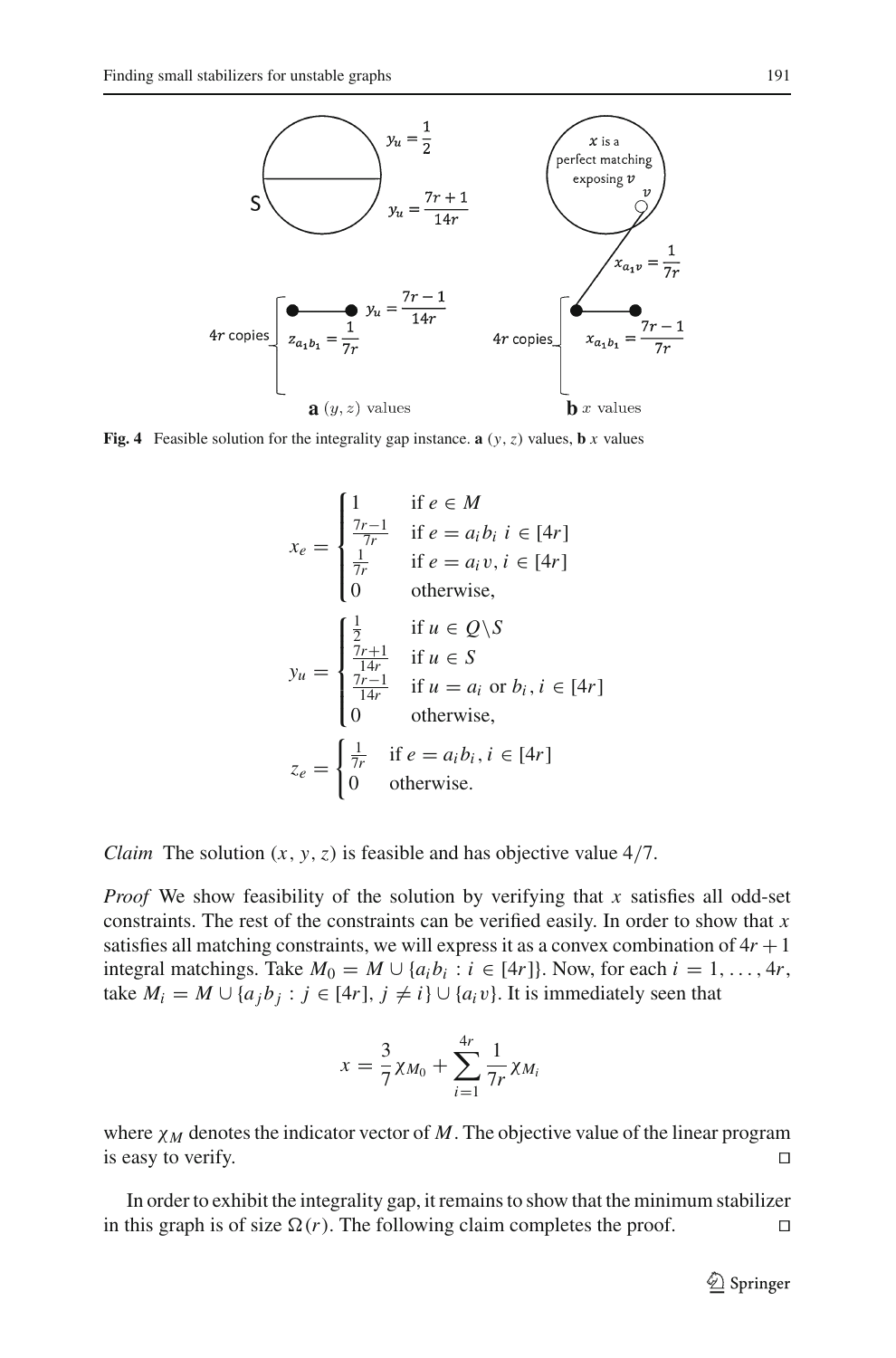*Claim* The minimum stabilizer for *G* is of size  $\Omega(r)$ .

*Proof* By Theorem [1,](#page-2-0) we know that there exists a maximum matching *M*∗ in *G* and a minimum stabilizer *F* that is disjoint from  $M^*$ . Let  $H = G\$ F. Since the graph *G* is factor-critical, we know that the matching *M*∗ exposes exactly one vertex *u*. We have two cases.

- 1. Suppose this vertex *u* is in the odd clique. We note that at most *r* of the vertices in *Q* have neighbors outside *Q* and therefore can be matched outside. Hence, at least *r* of the vertices in *Q* are matched to vertices in *Q*. Therefore, we have at least *r*/2 edge-disjoint triangles through *u* containing exactly one edge from *M*∗. Since *H* is stable, *H* cannot contain any of these triangles. Hence  $|F| \ge r/2$ .
- 2. Suppose this vertex  $u \in \{a_1, \ldots, a_{4r}, b_1, \ldots, b_{4r}\}$ . Consider the vertices in *S*. All these are neighbors of *u* in *G*. If *t* among these vertices in *S* are matched inside the odd clique by *M*∗, then we can pair up these matching edges and find *t*/2 disjoint 5-cycles through *u* in *G* each containing exactly two edges from *M*∗ (See Fig. [5a](#page-19-0)). Since *H* is stable, *H* cannot contain any of these 5-cycles. Thus, the stabilizer has to remove at least *t*/2 edges.
	- (a) If  $t \ge r/2$ , then the stabilizer has to remove at least  $t/2 \ge r/4$  edges.
	- (b) If  $t < r/2$ , then  $M^*$  matches  $r t > r/2$  vertices to vertices outside outside the clique. If one of the  $r - t$  vertices is matched to some  $a_i$ , then the vertex  $b_i$ is either matched to a vertex inside the clique or  $b_i = u$  (see Fig. [5b](#page-19-0)). Thus, we can once again identify  $(r - t - 1)/2 > (r - 2)/4$  disjoint 5-cycles through *u* in *G* each containing exactly two edges from *M*∗. Since *H* is stable, *H* cannot contain any of these 5-cycles. Thus, the stabilizer has to remove at least  $(r - 2)/4 \ge r/8$  edges.

Thus, we have a lower bound of  $\Omega(r) = \Omega(|V|)$  on the size of the minimum stabilizer. stabilizer.



<span id="page-19-0"></span>**Fig. 5** Lower bound on optimal solution for the Integrality gap instance. **a** Disjoint 5-cycles using matching edges *inside* the clique. **b** Disjoint 5-cycles using matching edges *outside* the clique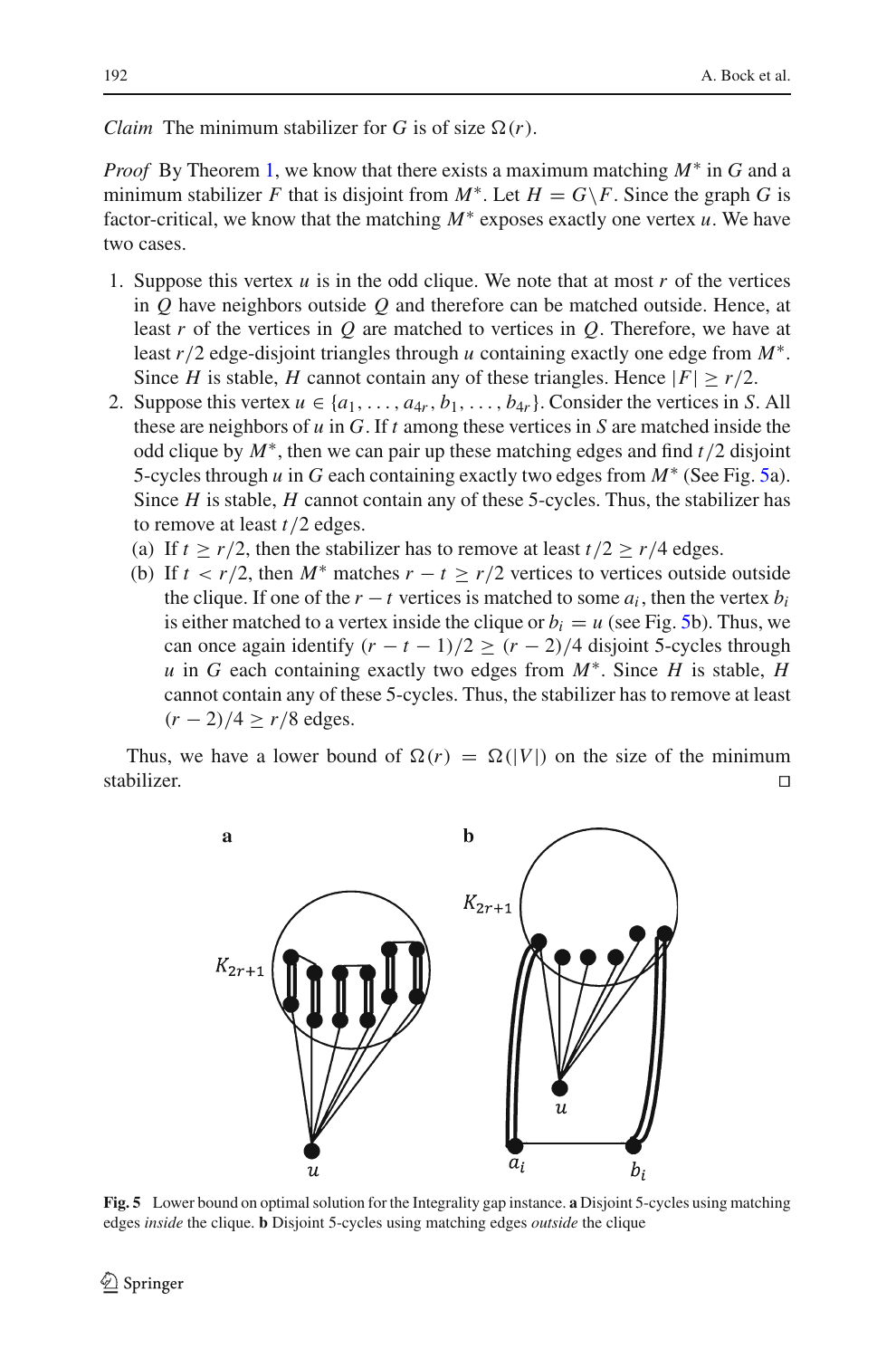#### <span id="page-20-0"></span>**6 Hardness of the stabilizer problem**

In this section, we show that the stabilizer problem is at least as hard as the vertex cover problem. The construction is very similar to the one used in the proof of Proposition [2,](#page-9-1) except that we introduce a gadget graph *H* instead of a two-edge-path in order to enforce that a minimum stabilizer selects edges incident to the super-source.

*Proof of Theorem 5* As in the proof of Proposition [2,](#page-9-1) we give a reduction from the vertex cover problem. Let  $G = (V, E)$  be a vertex cover instance. We may assume that *G* has no isolated vertices. We construct a new graph  $G'$  as in the proof of Proposition [2,](#page-9-1) but where the edges of the type  $v'v''$  are replaced by a gadget graph  $H$ . The gadget graph *H* connects v' and v'', each to one of the parts of a  $K_{n,n}$ , the complete bipartite graph on 2*n* vertices, where  $n = |V|$  is the number of vertices in the vertex cover instance. See Fig. [6a](#page-20-1) for an illustration of the gadget graph *H* and Fig. [6b](#page-20-1) for the instance  $G'$  constructed from the vertex cover instance  $G$ . In the rest of the proof, for every vertex  $v \in V$ , we will refer to  $H_v$  as the gadget graph *H* between the vertices  $v'$  and  $v''$  in  $G'$ .

We observe that the gadget graph  $H_v$  is isomorphic to  $K_{n+1,n+1}\setminus\{v'v''\}$  and hence bipartite. Further, it is straightforward to verify that the instance  $G'$  is factor-critical.

*Claim* Let *W* be a vertex cover in *G*. Then,  $F = \{v_0v' : v \in W\}$  is a stabilizer in *G'* and moreover,  $|F|=|W|$ .

*Proof* By Theorem [6,](#page-5-0) it is sufficient to show that *F* is an *N*-stabilizer for a chosen maximum matching *N* in  $G'$ . We choose *N* to be the maximum matching that leaves  $v_0$ exposed and has a perfect matching in each gadget graph  $H_v$ . Suppose for contradiction that there is an *N*-flower in  $G' \backslash F$ . Since  $v_0$  is the only exposed vertex, every *N*-flower has to contain it. By the choice of *N* and the construction of the gadget graph *H*, this *N*-flower has to contain an edge of the type  $u''v''$  for an edge  $uv \in E$  and also the edges  $v_0 u'$  and  $v_0 v'$ . This is a contradiction to *W* being a vertex cover.

By the above claim, we can also conclude that a minimum stabilizer in  $G'$  is of size strictly smaller than *n*.



<span id="page-20-1"></span>**Fig. 6** Minimum stabilizer instance constructed from vertex cover instance G. **a** Gadget graph  $H_v$ , **b** stabilizer instance *G*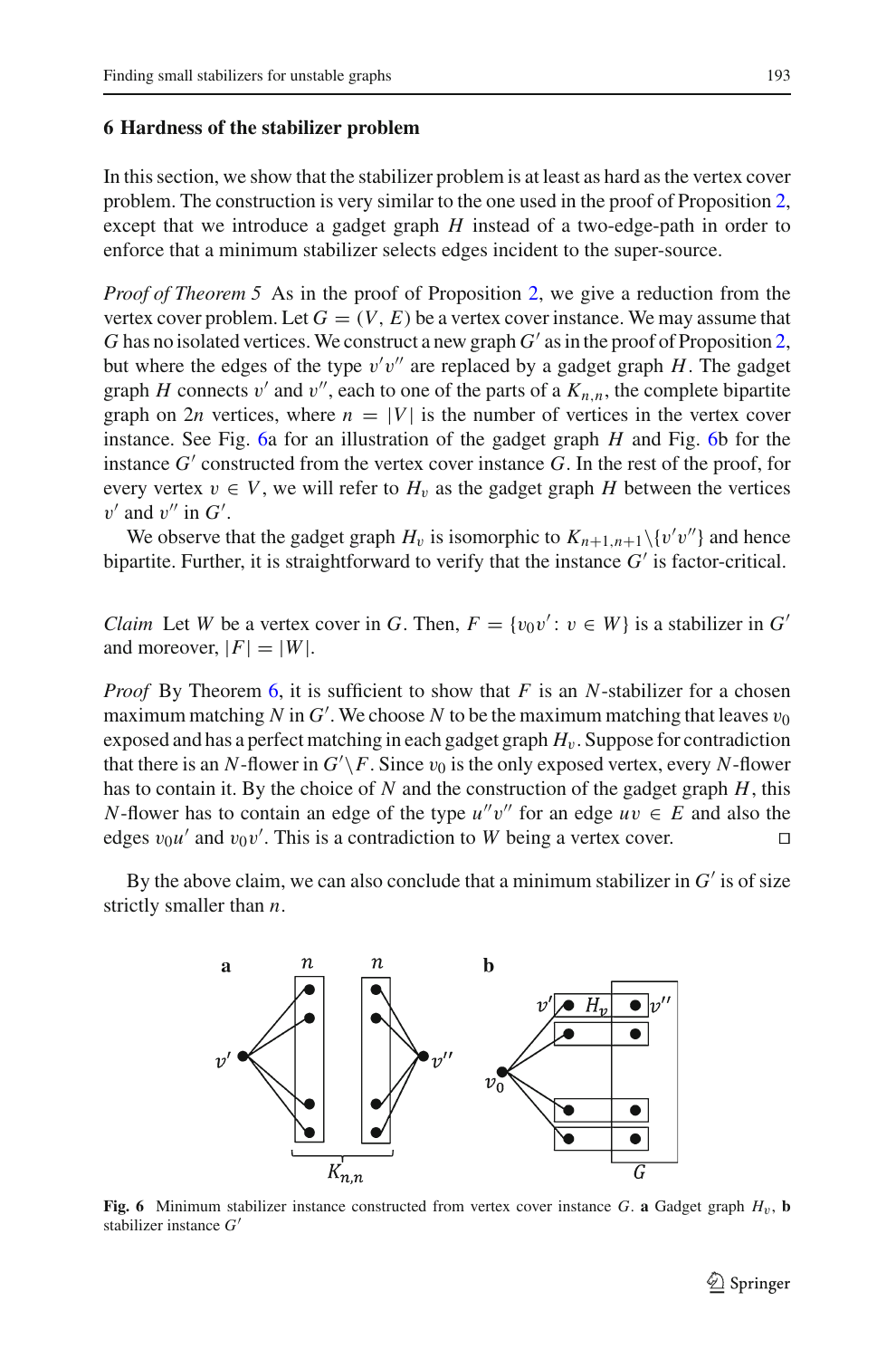*Claim* Given any stabilizer *F* in *G*<sup> $\prime$ </sup>, there exists another stabilizer *F*<sup> $\prime$ </sup> in *G*<sup> $\prime$ </sup> that only consists of edges of the type  $v_0v'$  for some vertices  $v \in V$  and  $|F'| \leq |F|$ .

*Proof* We may assume that  $|\bar{F}| < n$  for otherwise, we can take  $F' = \{v_0v : v \in V\}$  to obtain the conclusion. The algorithm used in the proof of Theorem [1](#page-2-0) yields a stabilizer *F* and a maximum matching *M* in *G'* with  $F \cap M = \emptyset$  and  $F \subseteq F$ . To prove the claim, we will show that we can replace every edge in *F* of a different type by an edge of the type  $v_0v'$  for some vertex  $v \in V$ . Since G' is factor-critical, every maximum matching in *G'* can contain at most one edge of the type  $u''v''$  for an edge  $uv \in E$ ; otherwise the matching would expose more than one vertex, a contradiction to *G* being factor-critical. Thus we are left with only two kinds of maximum matchings in *G* :

*Case 1: M does not contain any edge of the type*  $u''v''$  *for an edge*  $uv \in E$ *.* 

If *M* leaves  $v_0$  exposed, we observe that every *M*-flower in  $G'$  corresponds to an odd cycle of the form  $v_0, v', \ldots, v'', u'', \ldots, u', v_0$  (with some path of odd length through the gadgets  $H_u$ ,  $H_v$  to connect v' to v'' and u'' to u', respectively). This implies that an edge  $u''v'' \in F$  can be replaced by  $v_0u'$  without violating the stabilizing property, since every flower containing  $u''v''$  must also contain  $v_0u'$ . Similarly, an edge in *F* that belongs to a gadget  $H_v$  for some  $v \in V$  can also be replaced by  $v_0v'$ , since every flower containing this edge must also contain  $v_0v'$ .

If  $v_0 u' \in M$ , then the exposed vertex is either *u''* or adjacent to *u'* in  $H_u$ . Then there exists an even *M*-alternating path *P* from the exposed vertex to  $v_0$  of length two or four. We change *M* along *P* to a new maximum matching  $M' := M \Delta P$ . Now, if *P* contains an edge  $f \in F$ , we can exchange *f* with  $v_0u'$ . The resulting set  $F' := (F \setminus \{f\}) \cup \{v_0u'\}$  is an *M'*-stabilizer. To see this, observe first that every *M*'-flower in *G*' is an odd cycle of the form  $v_0, p', \ldots, p''$ ,  $w''$ ,  $\ldots, w'$ ,  $v_0$  (with some path of odd length through the gadgets  $H_p$ ,  $H_w$  to connect  $p'$  to  $p''$  and  $w''$  to  $w'$ , respectively) and hence is a blossom. Suppose there was an *M*'-blossom *Z* in  $G'\backslash F'$ . The blossom *Z* cannot contain *u'* or *u''* since  $v_0u' \in F'$ . We observe that there are *n* disjoint *M*-alternating paths from the *M*-exposed vertex to *u* . Consequently, the number of *M*-flowers containing *Z* as a blossom and whose intersecting edges are precisely  $Z \cup \{v_0u\}$  is at least *n*. This contradicts either the fact that  $G'\backslash F$  is stable or  $|F| < n$ .

## *Case 2: M contains an edge u"v".*

Because *M* is a maximum matching, *M* has to contain by construction either  $v_0u'$  or  $v_0v'$ . Suppose w.l.o.g.  $v_0u' \in M$ . We have two possibilities:

*Case 2(a): The exposed vertex is*  $v'$ . We observe that if the edge  $v_0v'$  is not contained in the stabilizer *F*, then the number of *M*-flowers with disjoint non-*M*-edges is at least *n* due to the *n* edge-disjoint paths through  $H_u$  and  $H_v$ . Hence, by characterization (iii) of Theorem  $6, F$  $6, F$  is of size at least *n*, a contradiction. We further observe that for any *p*,  $w \notin \{u, v\}$ , the edge  $p''w''$  in *F* can be replaced by  $v_0 p'$  as in previous case 1, since they only belong to  $M$ -blossoms with base  $v_0$  (reached via an even  $M$ -alternating path from  $v'$  through  $v''$ ,  $u''$  and  $u'$ ). A similar argument applies to the edges of F within a gadget  $H_w$ , since every flower has to contain the edge  $v_0w'$  as well. Finally, suppose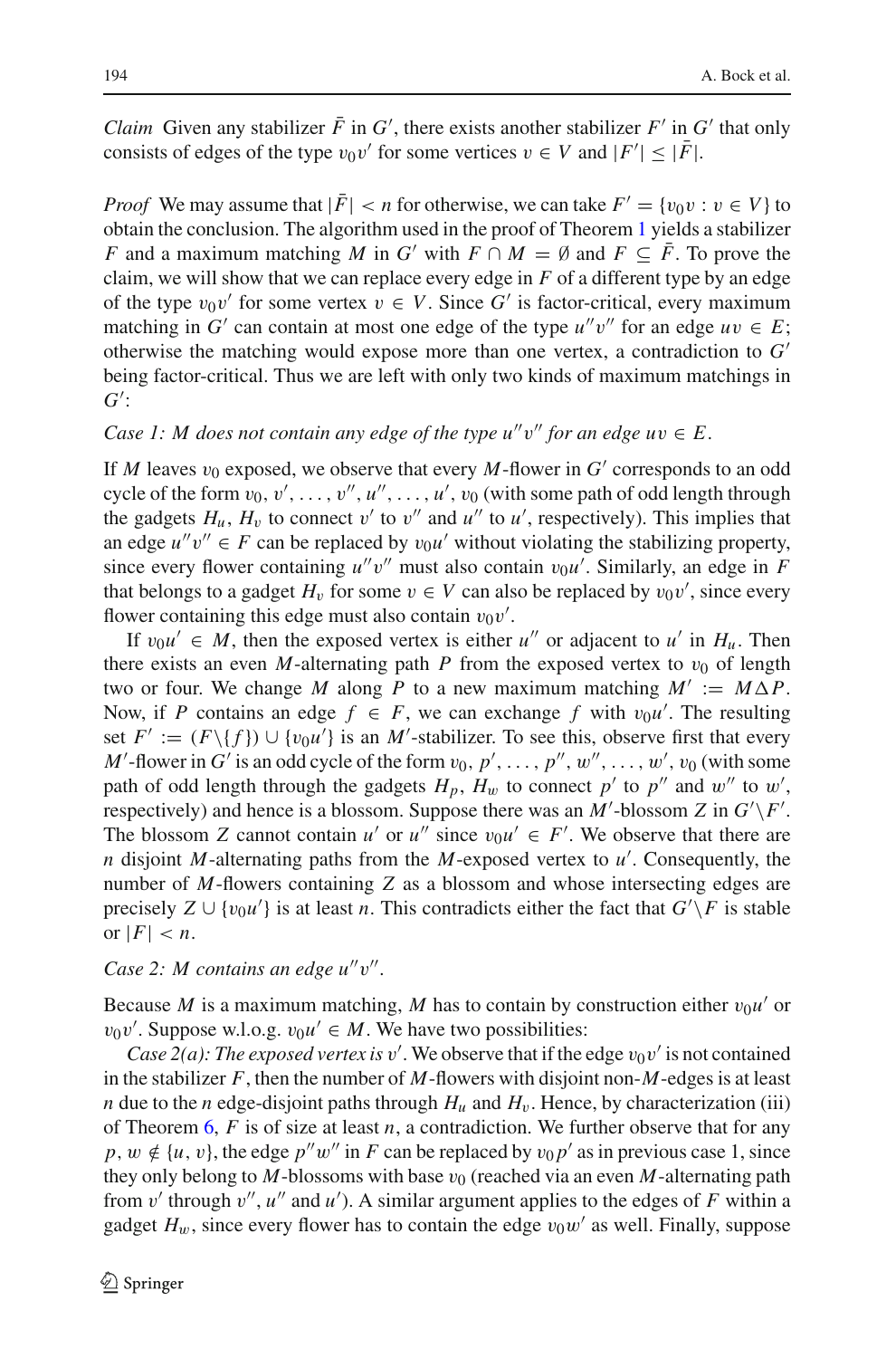*F* contains edges *e* from the gadgets  $H_v$  or  $H_u$ . Then, either all these edges can be removed from *F* still ensuring the stabilizer property or  $|F| > n$ . This is because, if removing all these edges from *F* leads to *M*-flowers in the resulting graph, then there are in fact more than *n M*-flowers with disjoint non-*M*-edges (due to the *n* edge-disjoint paths from  $v'$  to  $v''$  through the gadget  $H_v$ ).

*Case 2(b): The exposed vertex is a vertex t adjacent to*  $v''$  *in the gadget H<sub>v</sub>.* As in the previous case, a stabilizer cannot contain edges from the gadgets  $H<sub>v</sub>$  or  $H<sub>u</sub>$ , since otherwise the stabilizer would have size at least *n*. We further observe that for any *p*,  $w \notin \{u, v\}$ , the edge  $p''w''$  in *F* can be replaced by  $v_0 p'$  as before, since they only belong to  $M$ -blossoms with base  $v_0$  (reached via an even  $M$ -alternating path from  $t$ through  $v''$ ,  $u''$  and  $u'$ ).

This proves our claim.

We set  $W := \{v : v_0v' \in F'\}$  for the stabilizer  $F'$  with the property mentioned in the claim. We now claim that *W* is a vertex cover in *G*. For contradiction, suppose that an edge *uv* is not covered by *W*. This implies that neither  $v_0v'$  nor  $v_0u'$  is in *F'*. Then there exists a cycle  $v_0, v', \ldots, v'', u'', \ldots, u', v_0$  (with some path of length three through the gadgets  $H_u$ ,  $H_v$ ) in  $G' \backslash F'$ . We observe that the matching *N* defined in the beginning of the proof is a maximum matching in  $G'\backslash F'$  and thus this cycle forms an *N*-flower in  $G' \backslash F'$  contradicting that  $F'$  is a stabilizer in  $G'$ .

Hence, we have shown that any vertex cover in  $G$  induces a stabilizer in  $G'$  of the same cardinality, and moreover, any stabilizer  $F$  in  $G'$  induces a vertex cover in  $G$ of size at most  $|F|$ . Thus, we have an approximation preserving reduction from the vertex cover problem. vertex cover problem.

## <span id="page-22-2"></span>**References**

- 1. Agarwal, A., Charikar, M., Makarychev, K., Makarychev, Y.: *O*( <sup>√</sup>log *<sup>n</sup>*) approximation algorithms for min UnCut, min 2CNF deletion, and directed cut problems. In: Proceedings, ACM Symposium on Theory of Computing, pp. 573–581 (2005)
- <span id="page-22-5"></span>2. Alon, Noga, Shapira, Asaf, Sudakov, Benny: Additive approximation for edge-deletion problems. Ann. Math. **170**, 371–411 (2009)
- <span id="page-22-3"></span>3. Balas, E.: Integer and fractional matchings. Ann. Discrete Math. **11**, 1–13 (1981)
- <span id="page-22-6"></span>4. Balinski, M.L.: On maximum matching, minimum covering and their connections. In: Proceedings of the Princeton Symposium on Mathematical Programming (1970)
- <span id="page-22-1"></span>5. Bateni, M., Hajiaghayi, M., Immorlica, N., Mahini, H.: The cooperative game theory foundations of network bargaining games. In: Proceedings of International Colloquium on Automata, Languages and Processing, pp. 67–78 (2010)
- <span id="page-22-4"></span>6. Biró, P., Bomhoff, M., Golovach, P.A., Kern, W., Paulusma, D.: Solutions for the stable roommates problem with payments. Theor. Comp. Sci. **540–541**, 53–61 (2014). [http://www.sciencedirect.com/](http://www.sciencedirect.com/science/article/pii/S030439751300251X) [science/article/pii/S030439751300251X](http://www.sciencedirect.com/science/article/pii/S030439751300251X)
- <span id="page-22-0"></span>7. Chalkiadakis, G., Elkind, E., Wooldridge, M.: Computational Aspects of Cooperative Game Theory. Synthesis Lectures on Artificial Intelligence and Machine Learning. Morgan & Claypool Publishers, San Rafael, CA (2011)
- <span id="page-22-7"></span>8. Cook, W., Cunningham, W., Pulleyblank, W., Schrijver, A.: Combinatorial Optimization. Wiley, New York (1998)
- 9. Dinur, I., Safra, S.: On the hardness of approximating minimum vertex cover. Ann. Math. **162**, 439–485 (2005)
- <span id="page-22-9"></span><span id="page-22-8"></span>10. Hochbaum, D.: Approximation algorithms for the set covering and vertex cover problems. SIAM J Comput **11**(3), 555–556 (1982)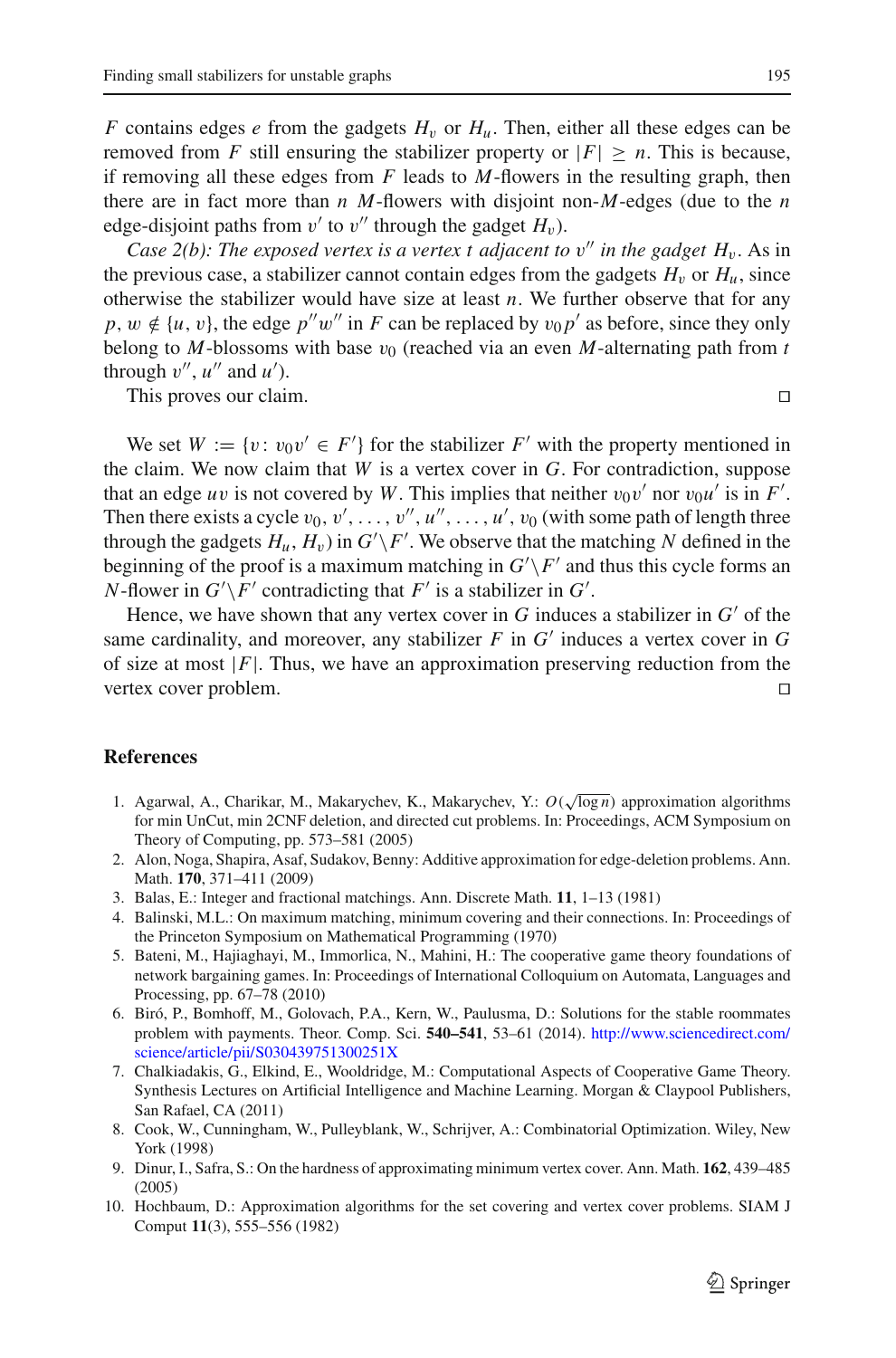- <span id="page-23-9"></span>11. Khot, S.: On the power of unique 2-Prover 1-Round games. In: Proceedings of the ACM Symposium on Theory of Computing, pp. 767–775 (2002)
- <span id="page-23-14"></span>12. Khot, S., Regev, O.: Vertex cover might be hard to approximate to within  $2 - \varepsilon$ . J. Comput. Syst. Sci. **74**, 335–349 (2008)
- <span id="page-23-6"></span>13. Kleinberg, J.M., Tardos, É.: Balanced outcomes in social exchange networks. In: Proceedings of the ACM Symposium on Theory of Computing, pp. 295–304 (2008)
- <span id="page-23-11"></span>14. Könemann, J., Larson, K., Steiner, D.: Network bargaining: using approximate blocking sets to stabilize unstable instances. In: Proceedings of the Symposium on Algorithmic Game Theory, pp. 216–226 (2012)
- <span id="page-23-1"></span>15. Korach, E., Nguyen, T., Peis, B.: Subgraph characterization of red/blue-split graph and König Egerváry graphs. In: Proceedings of the ACM-SIAM Symposium on Discrete Algorithms, pp. 842–850 (2006)
- <span id="page-23-2"></span>16. Korach, E.: Flowers and Trees in a Ballet of *K*4, or a Finite Basis Characterization of Non-König– Egerváry Graphs, Tech. Rep. 115. IBM Israel Scientific Center (1982)
- <span id="page-23-12"></span>17. Lovász, L.: A note on factor-critical graphs. Studia Sci. Math. Hungar. **7**, 279–280 (1972)
- <span id="page-23-3"></span>18. Mishra, S., Raman, V., Saurabh, S., Sikdar, S., Subramanian, C.R.: The complexity of König subgraph problems and above-guarantee vertex cover. Algorithmica **61**(4), 857–881 (2011)
- <span id="page-23-5"></span>19. Nash, J.: The bargaining problem. Econometrica **18**, 155–162 (1950)
- <span id="page-23-7"></span>20. Pulleyblank, W.R.: Fractional matchings and the Edmonds–Gallai theorem. Discrete Appl. Math. **16**, 51–58 (1987)
- <span id="page-23-13"></span>21. Schrijver, A.: Combinatorial Optimization. Springer, New York (2003)
- 22. Shapley, L.S., Shubik, M.: The assignment game: the core. Int. J. Game Theory **1**(1), 111–130 (1971)
- <span id="page-23-4"></span><span id="page-23-0"></span>23. Sterboul, F.: A characterization of the graphs in which the transversal number equals the matching number. J. Combin. Theory Ser. B **27**(2), 228–229 (1979)
- <span id="page-23-8"></span>24. Uhry, J.P.: Sur le problème du couplage maximal. RAIRO **3**, 13–20 (1975)
- <span id="page-23-10"></span>25. Yannakakis, M.: Node- and edge-deletion NP-complete problems. In: Proceedings of the ACM Symposium on Theory of Computing, pp. 253–264 (1978)